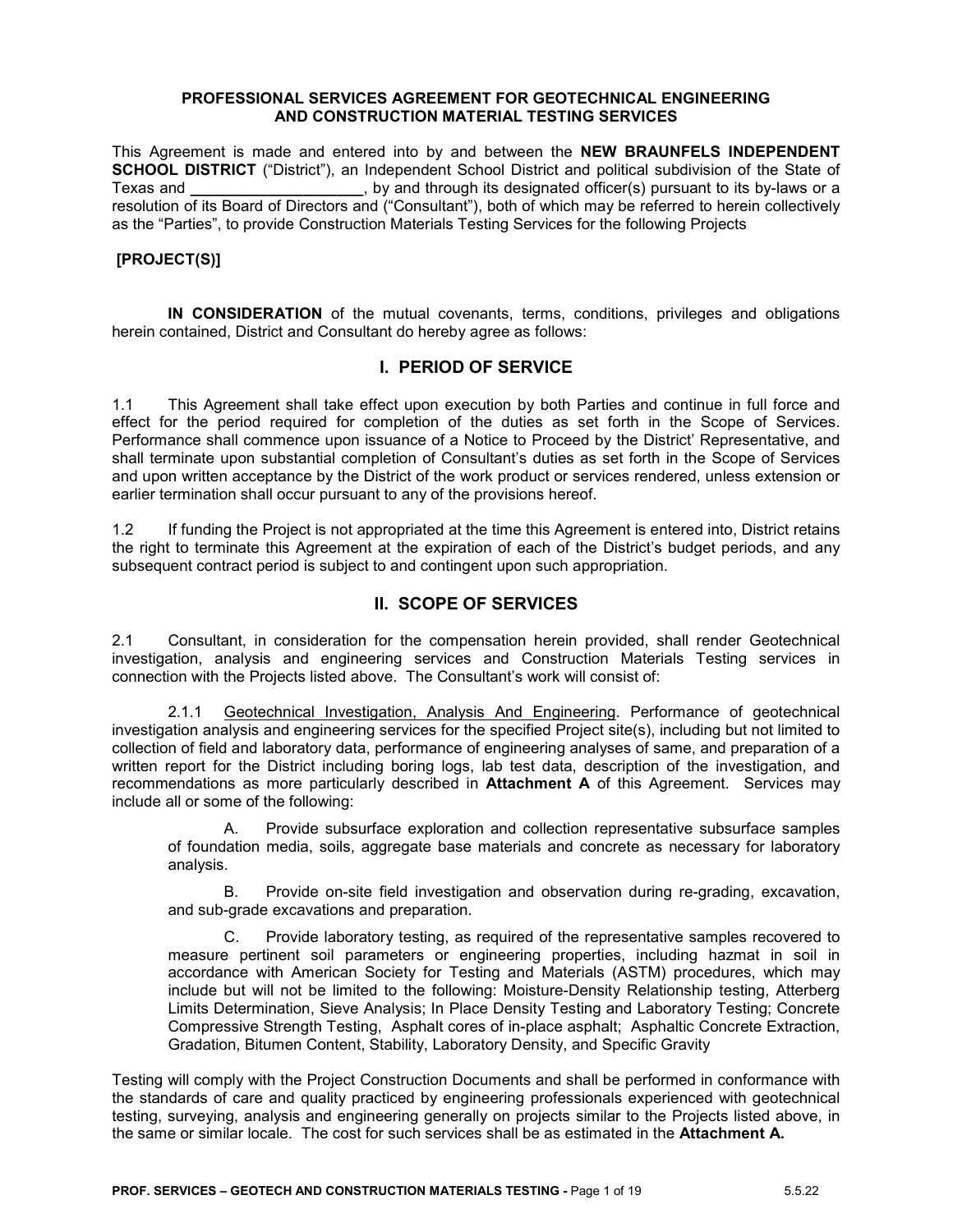2.1.2 Independent Construction Materials Testing. Performance of testing, analysis and report conclusions related to the materials provided and workmanship performed by the various construction contractors, to insure compliance with specific Project requirements and the Construction Documents and Specifications, including but not limited to, testing, analysis and conclusions related to such items as: Pier Construction, Concrete Mix Design & Testing (cast-in-place & pre-cast), Fill, Backfill, Sub grade & Base, Asphalt Mix Design & Testing, Earthwork/Soil Testing, and other special inspections as may be requested by the District's Project representative. Performance of part-time observations and field-testing, on an "on-call" basis, in order to provide required quality assurance services. Engineering technicians shall perform observations for the required disciplines and field-testing for associated site improvements. Observations and field-testing will be performed in accordance with instructions of the District's Project representative and in compliance with the Texas Engineering Practices Act. Daily reports will be written for each day "on-call" services are provided. During the course of construction, Respondent may also be called upon to provide written reports to District's Project representative of all test results, particularly those failing to meet Project specifications. Written reports of findings will be submitted periodically as specified by the District's Project representative. The Services shall be performed in conformance with the standards of care and quality practiced by engineering professionals experienced materials testing and quality assurance generally on projects similar to the Project in the Project's locale. During the course of construction, Consultant will provide written reports on the Project, to the District's representative of all test results, particularly those failing to meet project specifications. Written reports of findings will be submitted periodically as specified by the District's representative. The cost for such services shall be as estimated in the **Attachment B.**

2.2 Consultant shall be represented by a professional engineer licensed to practice in the State of Texas or an Engineer-In-Training subject to the supervision of a professional engineer, at meetings of any official nature concerning the Project, including but not limited to Scope Meetings, Review Meetings and other meetings as may be required for the Project. All submittals shall carry the signature and seal; or, in the case of progress submittals or incomplete submittals, an appropriate disclaimer with the responsible professional engineer's name and license number and, adjacent thereto, the date of the submittal. All Services performed under this Agreement must be conducted in full conformance with the Texas Engineering Practice Act. Persons retained by Consultant to perform work pursuant to this Agreement shall be employees or subcontractors of Consultant.

2.3 Consultant shall complete all work on the Project in compliance with this Agreement, in a timely fashion consistent with the construction schedule and agrees to staff the Project with sufficient necessary, qualified personnel to the Project, in order not to delay or disrupt the progress of the Project.

# **III. COORDINATION WITH THE DISTRICT**

3.1 Consultant shall hold periodic conferences with District's representative, so that the Project, as developed, will have the full benefit of District's experience and knowledge of existing needs and facilities and be consistent with the District's current policies and standards. No more than two conferences shall be held, unless otherwise agreed to by Parties. The District shall make available, for Consultant's use, all existing plans, maps, field notes, statistics, computations, and other data in its possession relative to existing facilities and to this Project as may be requested by Consultant at no cost to Consultant, but does not warrant the accuracy of such documents.

3.2 The District's representative shall act on behalf of District with respect to the work performed under this Agreement, and shall have complete authority to transmit instructions, receive information, and interpret and define District's policies and decisions with respect to materials, equipment elements and systems pertinent to Consultant's services.

3.3 The District shall provide written notice to the Consultant of any errors or omissions discovered in the Consultant's services, or performance, or of any development that affects the scope or timing of Consultant's services.

3.4 Consultant shall complete all applications and furnish all required data compiled by Consultant for District's use in obtaining any permits or approvals from governmental authorities having jurisdiction over the Projects, as may be necessary for completion of the Project. Consultant shall not be obligated to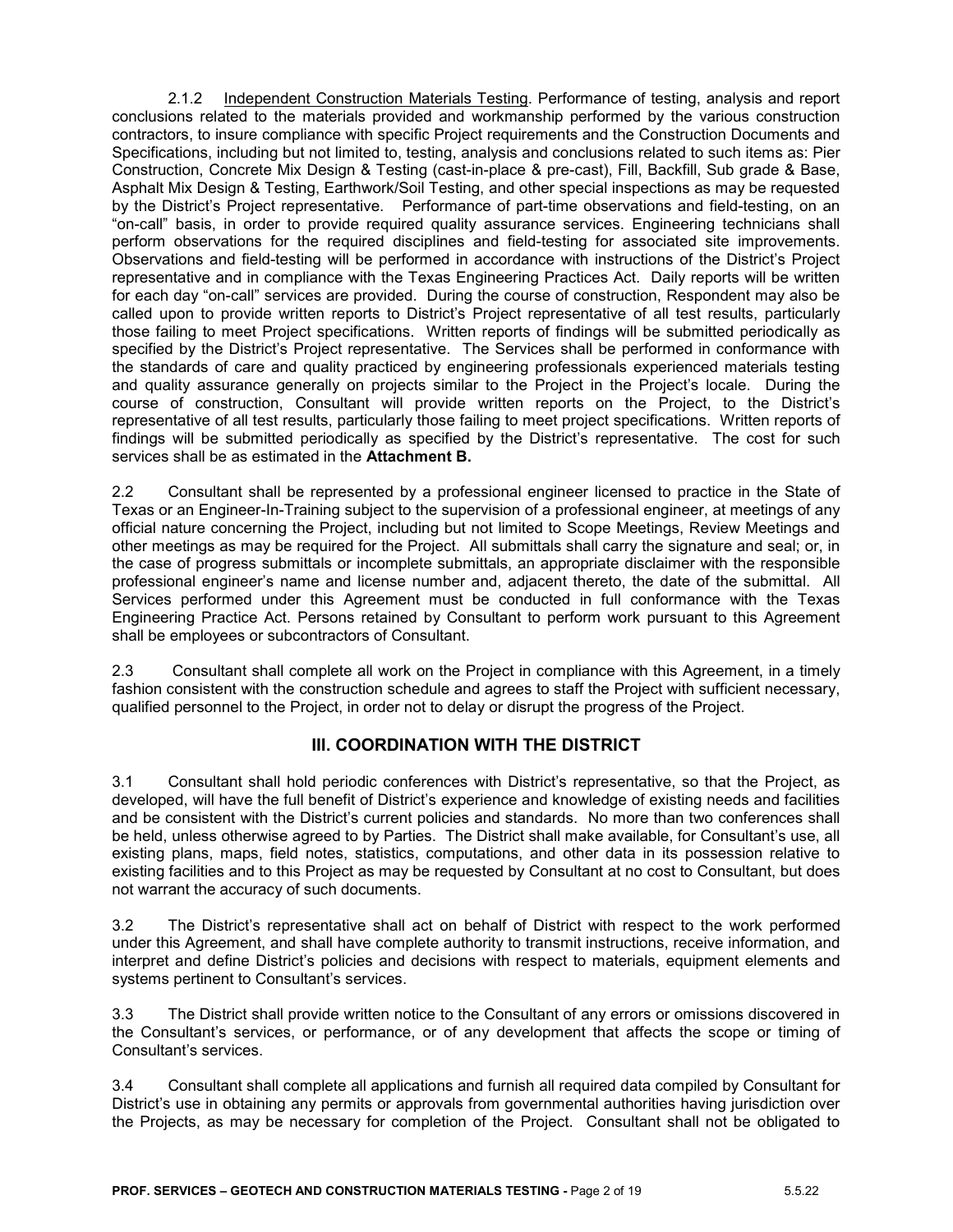develop additional data, prepare extensive reports or appear at hearings in order to obtain said permits or approvals, unless compensated therefore as provided in Article IV, COMPENSATION.

## **IV. COMPENSATION**

4.1 For and in consideration of the services to be rendered by Consultant, District shall pay Consultant a fee not to exceed that set forth in this Article IV, COMPENSATION. Nothing contained in this Agreement shall require District to pay for any unsatisfactory work, as determined by District's representative, or for work that is not in compliance with the terms of this Agreement. The District shall not be required to make any payments to Consultant at any time Consultant is in default under this Agreement.

#### 4.2 Basis For Compensation and Invoicing.

4.2.1 The total fee for Consultant's base work as defined in the Scope of Services for<br>
unical Testing and Analysis ("Geotech") shall not exceed the sum of Geotechnical Testing and Analysis ("Geotech") shall not exceed the sum of (\$ ) ("Geotech Base Fee"). The Consultant's hourly rates for Geotech services are set out in the Schedule of Fees for Professional Geotech Services and associated expense reimbursement rates are set out in **Attachment A-1** and are incorporated herein by reference.

4.2.2 The total fee for Consultant's base work as defined in the Scope of Services for Independent Materials Testing ("MTS") shall not exceed the sum of \_\_\_\_\_\_\_\_\_\_\_\_\_\_\_\_

(\$\_\_\_\_\_\_\_\_) ("MTS Base Fee"). The Consultant's hourly rates for MTS services are set out in the Schedule of Fees for Professional MTS Services and associated expense reimbursement rates are set out in **Attachment B-1**, and are incorporated herein by reference.

4.2.3 Consultant will submit invoices monthly for MTS and Geotechnical work performed and completed and reimbursable expenses properly incurred and documented, which have not been included on previous invoices based upon the Schedule of Fees for Professional Services attached hereto as **"Attachment A-1 and B-1"** respectively. Payment of invoices shall be due and payable upon not later than thirty (30) days after the District Superintendent's receipt of Consultant's invoice for services. Payment shall be remitted to example and the state of the state of the Payment shall accrue on overdue balances in accordance with the provisions of the Texas Prompt Payment Act. The scope and quantity of the services provided will be dependent upon services actually authorized and required by the District and performed by the Consultant. Charges will be assessed only for actual services rendered.

4.3 Modifications. Consultant and District acknowledge that the MTS and Geotech Base Fees, as set out above, has been established based upon the total estimated costs of services to be rendered under the Agreement. Compensation for additional services shall be subject to renegotiation in accordance with Section 4.4 below.

4.4 Additional Professional Services. Consultant may be required to perform the additional services in connection with this Agreement including, but not limited to, the following:

4.4.1 Acting as an expert witness in any litigation with third parties, arising in connection with the Project, including the preparation of engineering data and reports and providing testimony as necessary.

4.4.2 Services after the completion of the Construction Phase, such as inspections during any guarantee period and reporting observed discrepancies under guarantee called for in any contract for the Project.

4.4.3 Additional copies of reports, drawings and specifications over the number specified in this Agreement.

4.5 Compensation for Additional Professional Services. Compensation for such additional services shall be subject to prior approval of the District and approval of the Board of Trustees if additional funds not provided for in the initial budget are required to cover such services. Should Consultant be directed in writing by District's representative to perform these services, compensation shall be paid by District to Consultant as authorized in writing by District's representative, based on one or more of the following: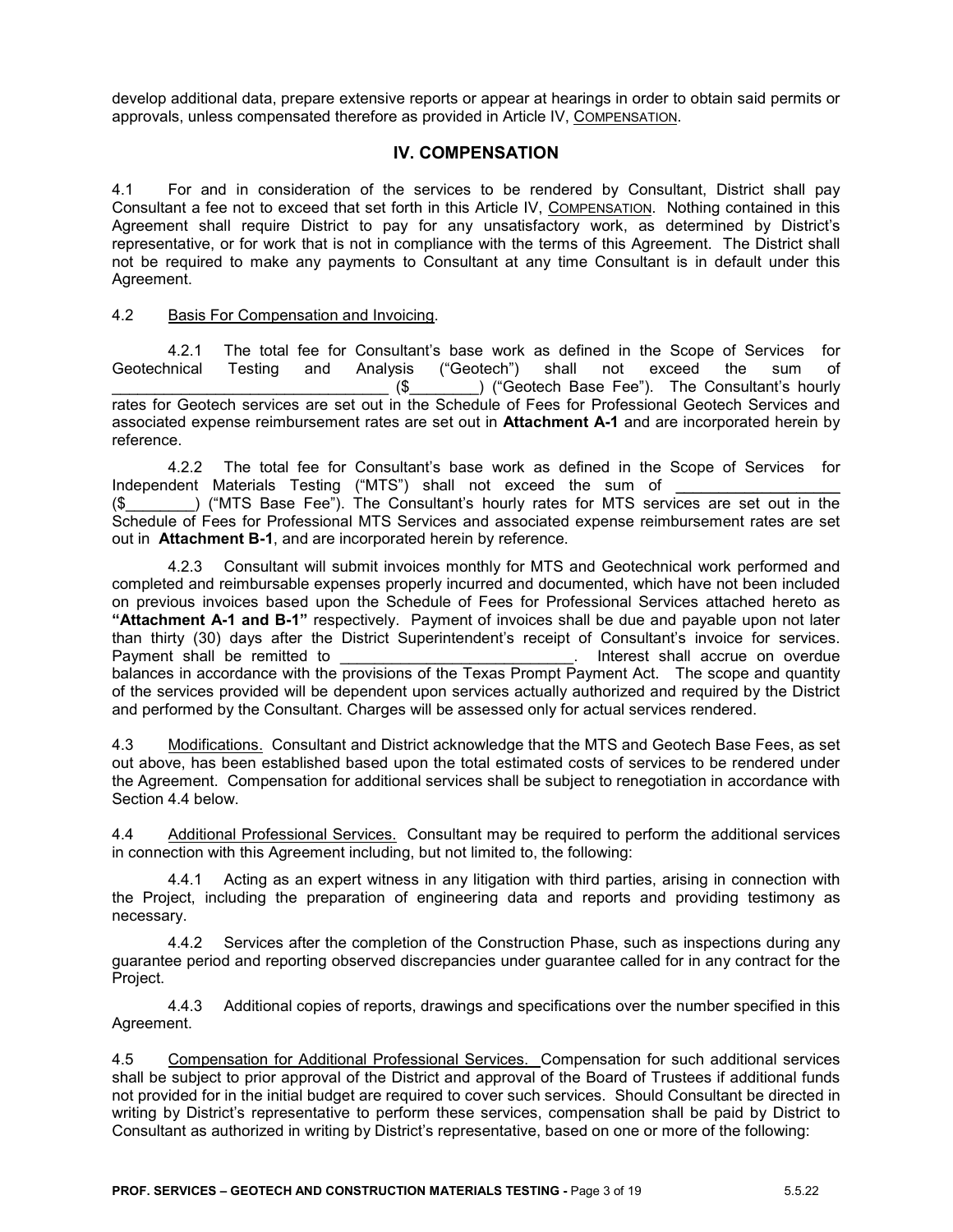- (1) Based upon the hourly rates set out in **Attachment A-1 and B-1.**
- (2) Lump sum per item of work to be negotiated.<br>(3) Lump sum to be negotiated.
- Lump sum to be negotiated.

# **V. OWNERSHIP AND RETENTION OF DOCUMENTS AND ACCESS TO LAB RESULTS**

5.1 Upon completion or termination of the Project, or upon request by the District, all documents and information, in whatever form, given to, prepared or assembled by the Consultant in connection with its performance of its duties under this Agreement shall become the sole property of the District and shall be delivered at no cost to the District without restriction on future use. Documents and information covered by this paragraph shall include, but not be limited to, reports, test results, field notes and other data. The District shall have free and immediate access to all such information at all times during the term of this Agreement with the right to make and retain copies documents, notes and data, whether or not the Project has been completed. Prior to surrender of the documents and information, Consultant may make copies of any and all documents for its files, at its sole cost and expense. Consultant shall not be liable for any unauthorized reuse or modification of its documents, reports or other work products.

5.2 At any time during the Project, upon reasonable notice and during normal business hours, the District shall have the right to unrestrained direct access laboratories and testing facilities used by Consultant for work performed by Consultant under this Agreement; and the District shall have the unrestricted right to obtain original or duplicate copies of reports and testing results directly from the lab or testing facility used by Consultant.

5.3 The Consultant agrees to maintain all books, records and reports required under this contract for a period of not less than three (3) years after final payment is made and all pending matters are closed. In addition, the Consultant shall maintain an acceptable cost accounting system during the term of this Agreement. The Consultant agrees to provide the District, or any of their duly authorized representatives, access to any books, documents, papers and records of the Contractor which are directly pertinent to this Agreement for the purpose of making audit, examination, excerpts and transcriptions.

5.4 Consultant shall notify District, immediately, in the even Consultant receives any requests for information from a third party, which pertain to the documentation and records referenced herein. Consultant understands and agrees that District will process and handle all such requests.

# **VI. TERMINATION OF AGREEMENT**

### 6.1 Termination Without Cause.

6.1.1 This Agreement may be terminated by District without cause, prior to District's representative giving Consultant written Notice to Proceed, should District's representative, in its sole discretion, determine that it is not in District's best interest to proceed with this Agreement. Such notice shall be provided in accordance with the notice provisions contained in this Agreement, and shall be effective immediately upon delivery to the Consultant.

6.1.2 This Agreement may be terminated by the District at any time after issuance of the District's representative's Notice to Proceed, either for the District's convenience or because of Consultant's failure to fulfill the contract obligations. Upon receipt of such notice services shall be immediately discontinued (unless the notice directs otherwise) and all materials as may have been accumulated in performing this contract, whether completed or in progress, delivered to the District.

6.1.3 If the termination is for the convenience of the District, and following inspection and acceptance of Consultant's services properly performed prior to the effective date of termination an equitable adjustment in the contract price shall be made. Consultant shall not, however, be entitled to lost or anticipated profit on unperformed services, should District choose to exercise its option to terminate, nor shall Consultant be entitled to compensation for any unnecessary or unapproved work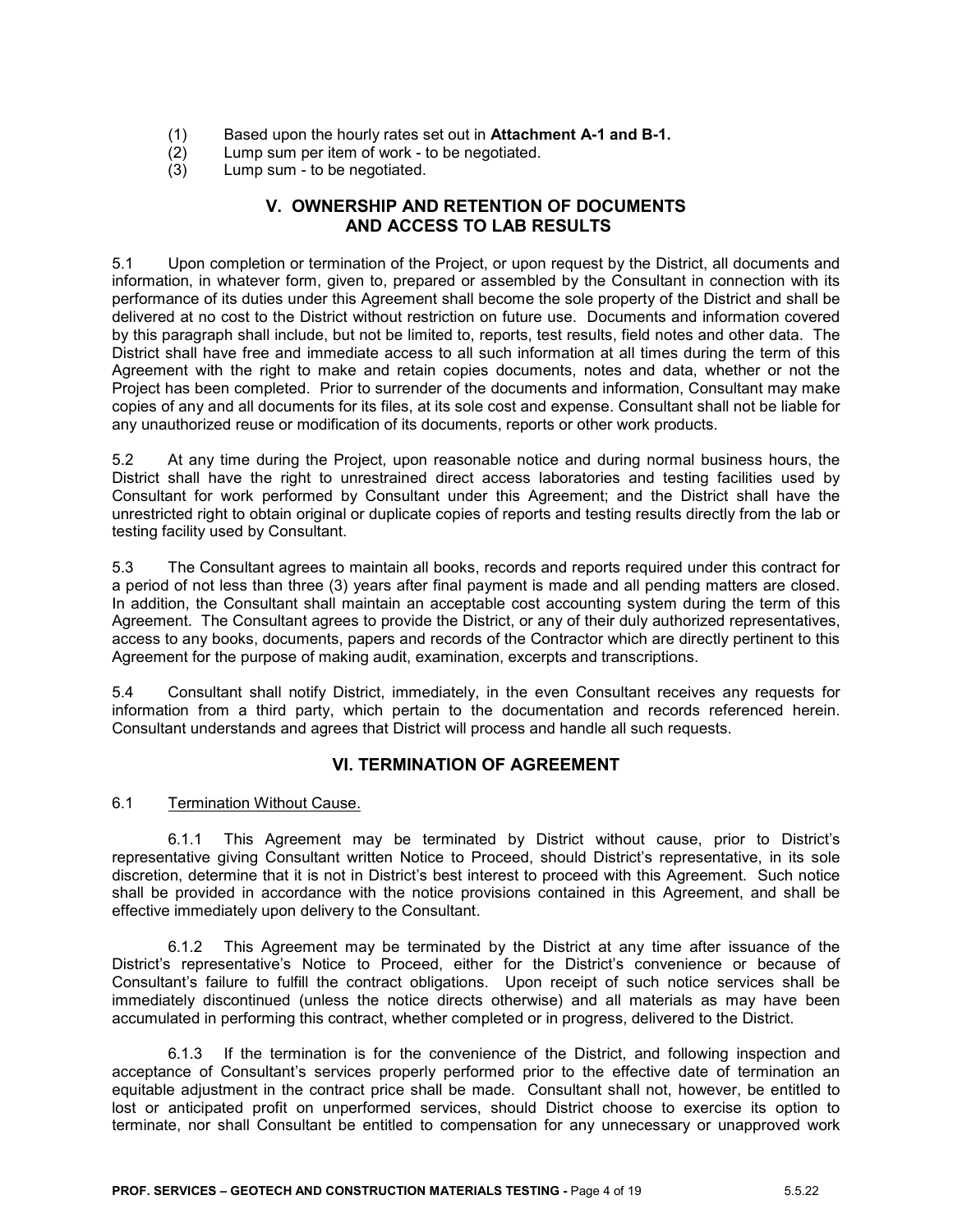performed during time between the issuance of the District's notice of termination and the actual termination date.

6.1.4 If the termination is due to Consultant's failure to fulfill its obligations, the District may take over the work and prosecute the same to completion by contract or otherwise. In such case, the Consultant shall be liable to the District for any additional cost occasioned to the District thereby.

6.1.5 If, after notice of termination for failure to fulfill contract obligations, it is determined that the Consultant had not so failed, the termination shall be deemed to have been effected for the convenience of the District. In such event, an equitable adjustment in the contract price shall be made as provided in paragraph 6.1.3 of this clause.

6.1.6 The rights and remedies of the District provided in this clause are in addition to any other rights and remedies provided by law or under this contract.

6.1.7 This Agreement may be terminated by the Consultant, at any time after issuance of the District's representative's Notice to Proceed, upon ninety (90) calendar days written notice provided in accordance with the Notice provisions contained in this Agreement.

6.2 Defaults With Opportunity for Cure. Should Consultant fail, as determined by the District's representative, to satisfactorily perform the duties set out in Article II. SCOPE OF SERVICES; or comply with any covenant herein required, such failure shall be considered an Event of Default. In such event, the District shall deliver written notice of said default, in accordance with the notice provisions contained in this Agreement, specifying the specific Events of Default and the action necessary to cure such defaults. Consultant shall have ten (10) calendar days after receipt of the written notice to cure such default. If Consultant fails to cure the default within such cure period, or take steps reasonably calculated to cure such default, District shall have the right, without further notice, to terminate this Contract in whole or in part as District deems appropriate, and to contract with another Consultant to complete the work required by this Agreement. District shall also have the right to offset the cost of said new agreement with a new Consultant against Consultant's future or unpaid invoice(s), subject to any statutory or legal duty, if any, on the part of District to mitigate its losses.

6.3 Termination For Cause. Upon the occurrence of one (1) or more of the following events, and following written notice to Consultant given in accordance with the notice provisions contained in this Agreement, District may immediately terminate this Contract, in whole or in part, "for cause":

6.3.1 Consultant makes, directly or indirectly through its employees or representatives, any material misrepresentation or provides any materially misleading information to District in connection with this Agreement or its performance hereunder; or

6.3.2 Consultant violates or materially fails to perform any covenant, provision, obligation, term or condition of a material nature contained in this Agreement, except those events of default for which an opportunity to cure is provided herein; or

6.3.3 Consultant fails to cure, or initiate steps reasonably calculated to cure, a default as required by this Agreement, within the time period required for cure; or

6.3.4 Consultant violates any rule, regulation or law to which Consultant is bound or shall be bound under the terms of this Agreement; or

6.3.5 Consultant attempts the sale, transfer, pledge, conveyance or assignment of this Agreement contrary to the terms of this Agreement.

6.3.6 Consultant ceases to do business as a going concern; makes an assignment for the benefit of creditors; admits in writing its inability to pay debts as they become due; files a petition in bankruptcy or has an involuntary bankruptcy petition filed against it (except in connection with a reorganization under which the business of such party is continued and performance of all its obligations under this Contract shall continue) and such petition is not dismissed within forty-five (45) days of filing; or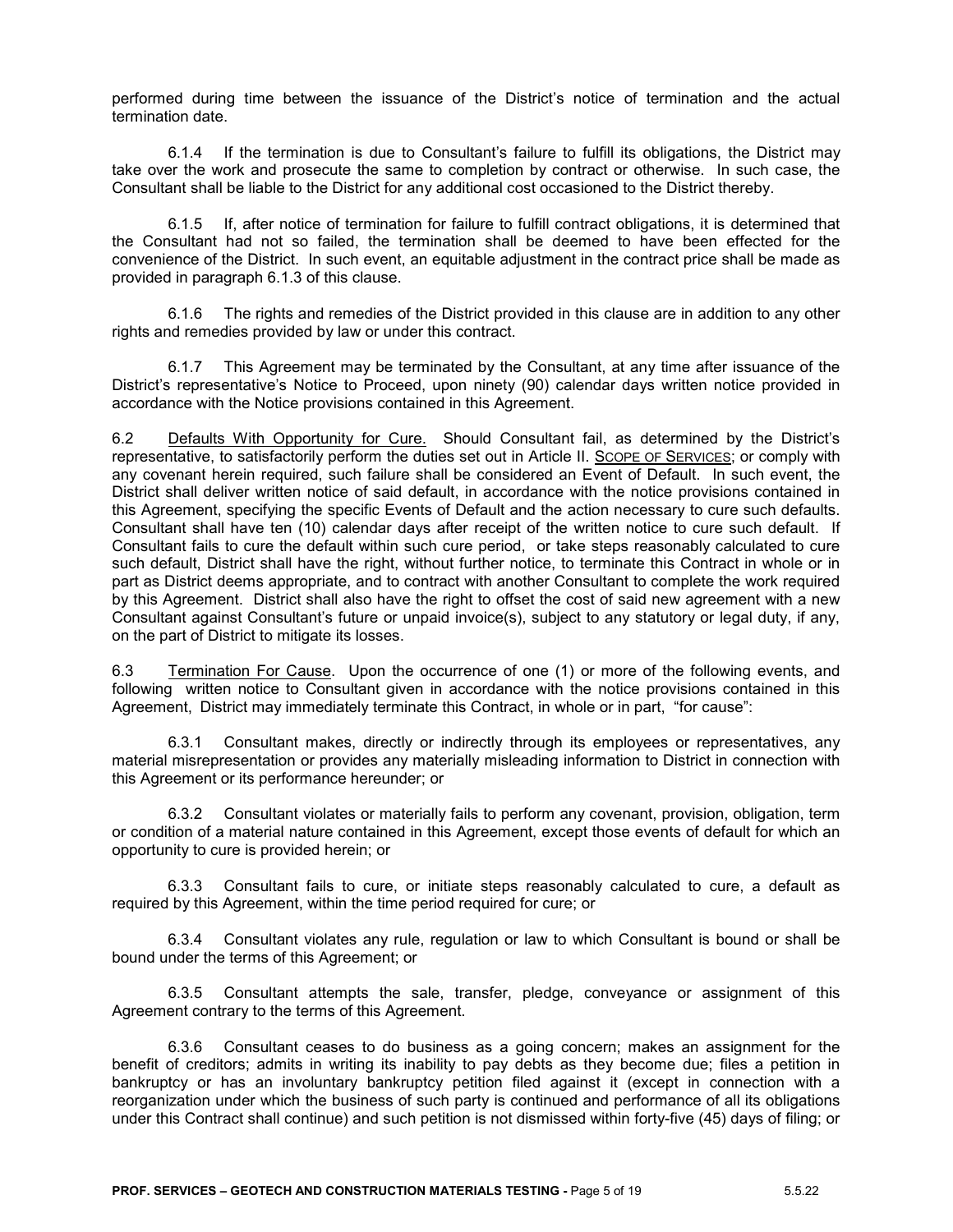if a receiver, trustee or liquidator is appointed for it, or its joint venture entity, or any substantial part of Consultant's assets or properties.

6.4 Termination By Law. If any state or federal law or regulation is enacted or promulgated which prohibits the performance of any of the duties herein, or, if any law is interpreted to prohibit such performance, this Agreement shall automatically terminate as of the effective date of such prohibition.

6.5 Orderly Transfer Following Termination. Regardless of how this Agreement is terminated, Consultant shall effect an orderly transfer to District or to such person(s) or firm(s) as the District may designate, at no additional cost to District. Upon the effective date of expiration or termination of this Agreement, Consultant shall cease all operations of work being performed by Consultant, or any of its subcontractors, pursuant to this Agreement. All completed or partially completed documents, papers, records, charts, reports, and any other materials or information produced, or provided to Consultant, in connection with the services rendered by Consultant under this Agreement, regardless of storage medium, shall be transferred to District. Such record transfer shall be completed within thirty (30) calendar days of the termination date and shall be completed at Consultant's sole cost and expense. Payment of compensation due or to become due to Consultant is conditioned upon delivery of all such documents.

6.6 Claims for Outstanding Fees. Within forty-five (45) calendar days of the effective date of completion, or termination or expiration of this Agreement, Consultant shall submit to District its claims, in detail, for the monies owed by District for services performed under this Agreement through the effective date of termination. **Failure by Consultant to submit its claims within said forty-five (45) calendar days shall negate any liability on the part of District and constitute a waiver by Consultant of any and all right or claims to collect moneys that Consultant may rightfully be otherwise entitled to for services performed pursuant to this Agreement.**

6.7 Termination Not Sole Remedy.In no event shall District's action of terminating this Agreement, whether for cause or otherwise, be deemed an election of District's remedies, nor shall such termination limit, in any way, at law or at equity, District's right to seek damages from or otherwise pursue Consultant for any default hereunder or other action.

# **VII. SUSPENSION OF WORK UNDER AGREEMENT**

7.1 Right of District to Suspend. District may suspend this Agreement for any reason, with or without cause, upon the issuance of written Notice of Suspension in accordance with the Notice provisions contained in this Agreement. Such suspension shall take effect upon the date specified in such notice; provided, however, such date shall not be earlier than the tenth (10th) day following receipt by Consultant of said notice. The Notice of Suspension will set out the reason(s) for the suspension and the anticipated duration of the suspension, but will in no way guarantee the total number of days of suspension.

7.2 Consultant's Right to Terminate In Event of Suspension of Agreement. In the event such suspension exceeds one hundred and twenty (120) calendar days, Consultant shall have the right to terminate this Agreement. Consultant may exercise this right to terminate by issuing a written Notice of Termination to the District, delivered in accordance with the Notice provisions contained in this Agreement after the expiration of one hundred and twenty (120) calendar days from the effective date of the suspension. Termination pursuant to this paragraph shall become effective immediately upon receipt of said written notice by District and such termination shall be subject to all the requirements set out in Paragraphs 6.5 and 6.6 above, related to the Orderly Transfer and Fee Payment.

### 7.3 Procedures Upon Receipt of Notice of Suspension.

7.3.1 Upon receipt of a notice of suspension and prior to the effective date of the suspension, Consultant shall, unless otherwise directed, immediately begin to phase-out and discontinue all services in connection with the performance of this Agreement and shall proceed to promptly cancel all existing orders and contracts insofar as such orders and contracts are chargeable to this Agreement.

7.3.2 Consultant shall prepare a statement showing in detail the services performed under this Agreement prior to the effective date of suspension.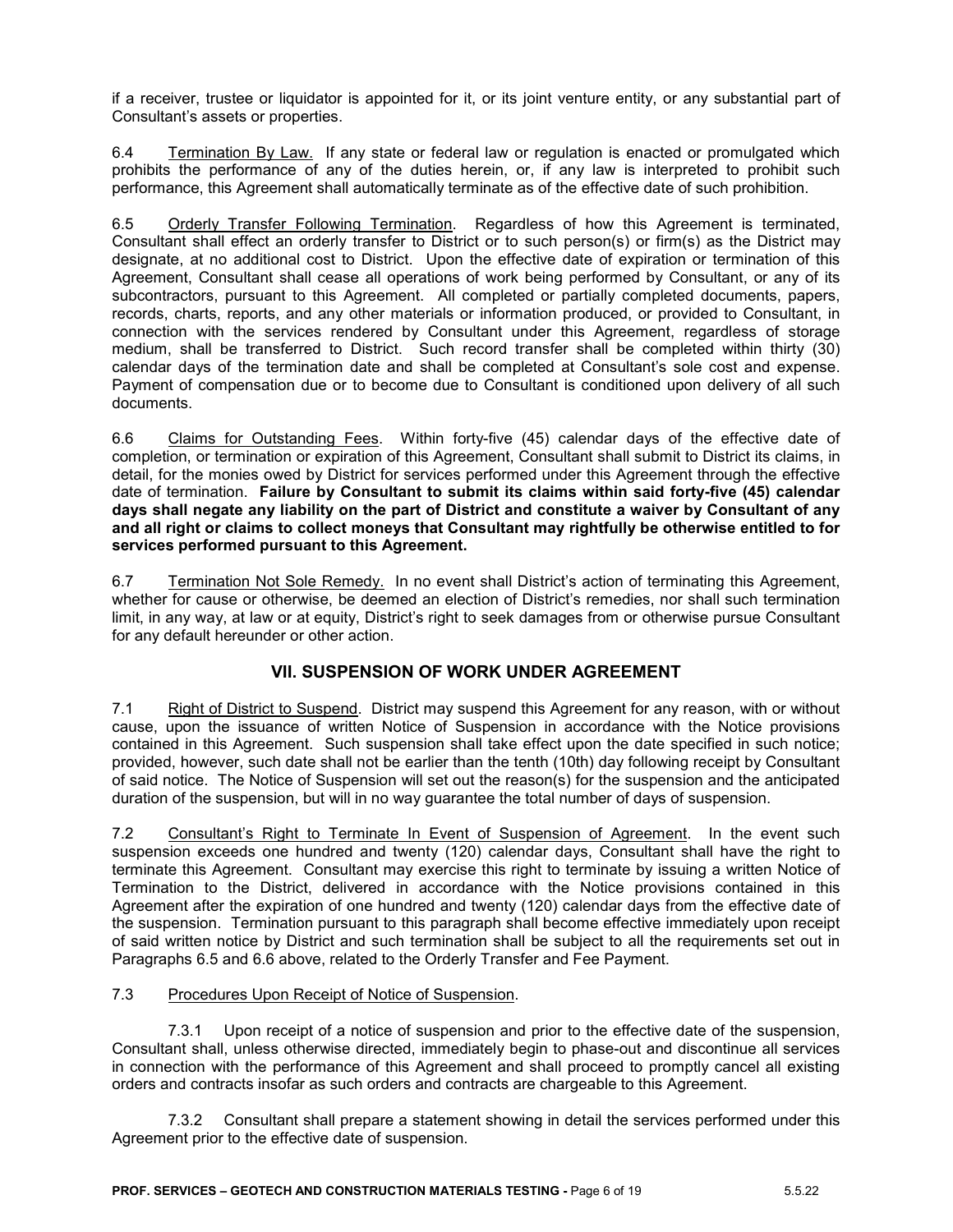7.3.3 Copies of all completed or partially completed studies, plans and other documents prepared under this Agreement prior to the effective date of suspension shall be prepared for possible delivery to the District but shall be retained by Consultant until such time as Consultant may exercise the right to terminate.

7.3.4 During the period of Suspension, Consultant shall have the option to at any time submit the above referenced statement to the District for payment of any unpaid portion of the prescribed fee for services which have actually been performed to the benefit of the District under this Agreement, adjusted for any previous payments of the fee in question.

7.3.5 In the event Consultant exercises its right to terminate this Agreement at any time after the effective Suspension date, Consultant shall submit, within forty-five (45) calendar days after receipt by District of Consultant's notice of termination (if he has not previously done so) the above referenced statement showing in detail the services performed under this Agreement prior to the effective date of suspension. Failure by Consultant to submit its claims within said forty-five (45) calendar days shall negate any liability on the part of District and constitute a waiver by Consultant of any and all right or claims to collect moneys that Consultant may rightfully be otherwise entitled to for services performed pursuant to this Agreement.

7.3.6 Upon the above conditions being met, the District's review of the submissions and finding the claimed compensation to be appropriate to the terms of this Agreement, the District shall pay Consultant that portion of the agreed prescribed fee for those as yet uncompensated services actually performed under this Agreement to the benefit of the District, adjusted for any previous payments of the fee in question.

### **VIII. INSURANCE REQUIREMENTS**

8.1 Prior to the commencement of any work under this Agreement, Consultant shall furnish an original completed Certificate of Insurance to District's representative, which shall be clearly labeled with the Project name and which shall be completed by an agent authorized to bind the named underwriter(s) and their company to the coverage, limits, and termination provisions shown thereon, containing all required information referenced or indicated thereon. District shall have no duty to pay or perform under this Agreement until such certificate shall have been delivered to District's representative, and no officer or employee shall have authority to waive this requirement.

8.2 The District reserves the right to review the insurance requirements of this Article during the effective period of this Contract and to modify insurance coverage and limits when deemed necessary and prudent by the District based upon changes in statutory law, court decisions, or circumstances surrounding this Contract, but in no instance will the District allow modification whereupon the District may incur increased risk.

8.3 Consultant's financial integrity is of interest to District, therefore, subject to Consultant's right to maintain reasonable deductibles in such amounts as are approved by District, Consultant shall obtain and maintain in full force and effect for the duration of this Agreement, and any extension hereof, at Consultant's sole expense, insurance coverage written on an occurrence basis, except for professional liability, by companies authorized, approved or admitted to do business in the State of Texas and rated Aor better by A.M. Best Company and/or otherwise acceptable to District, in the following types and amounts:

#### Worker=s Compensation: (Including Waiver of Subrogation Endorsement) All liability arising out of Consultant's employment of workers and anyone for whom Consultant shall be liable for Worker's Compensation claims. Worker's Compensation is required and no "alternative" form of insurance shall be permitted. Employer=s Liability: \$1,000,000.00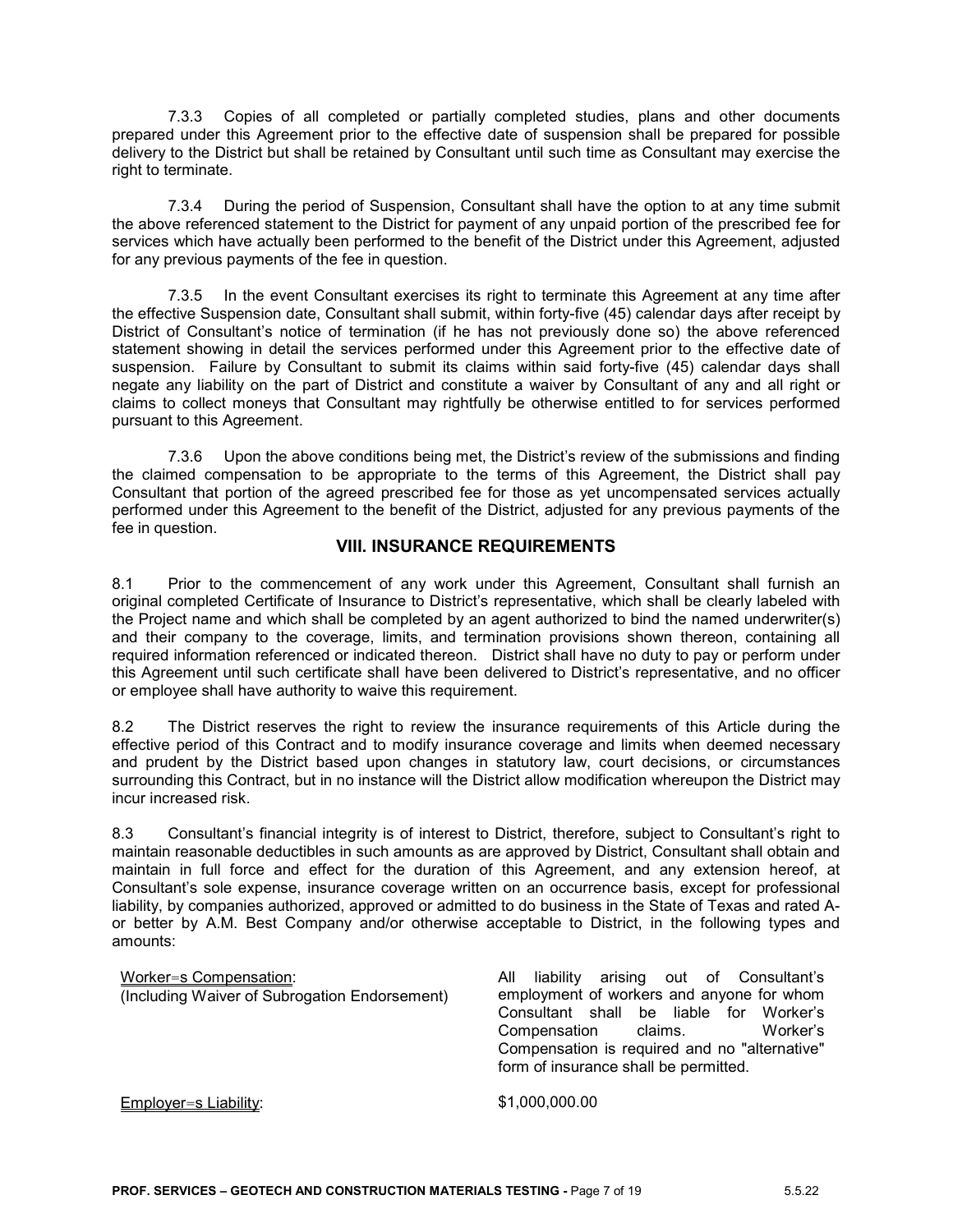Commercial General Liability: **Occurrence** Aggregate Personal Injury

\$1,000,000.00 \$2,000,000.00 \$1,000,000.00 each person

Automobile Liability: \$1,000,000 combined single limit

Professional Liability: \$1,000,000 per claim to pay on behalf of the insured all sums which the insured shall become legally obligated to pay as damages by reason of any negligent act, malpractice, error or omission in professional services. If written on a claims made basis, Consultant shall provide coverage for an additional 25 months after the completion date of the contract.

8.4 The General Liability and Automobile issued in the name of Consultant shall also name the District as an additional insured. The coverage afforded to the additional insured under the policy or policies shall be primary insurance. It is the intent of the parties to this Agreement that the General Liability coverage required herein shall be primary to and shall seek no contribution from all insurance available to District, with District's insurance being excess, secondary and non-contributing. The Commercial General Liability coverage provided by Consultant shall be endorsed to provide such primary and non-contributing liability. If the additional insured has other insurance which is applicable to the loss, such other insurance shall be on an excess or contingent basis.

8.5 Workers' compensation and employers' liability policy will provide a waiver of subrogation in favor of District.

8.6 The District shall be entitled, upon request and without expense, to receive copies of the policies and all endorsements thereto as they apply to the limits required by the District, and may require the deletion, revision, or modification of particular policy terms, conditions, limitations or exclusions (except where policy provisions are established by law or regulation binding upon either of the parties hereto or the underwriter of any such policies). Consultant shall be required to comply with any such requests and shall submit a copy of the replacement certificate of insurance to District at the address provided in this Agreement for Notice, within ten (10) days of the requested change. Consultant shall pay any costs incurred as a result of said changes.

8.7 When there is a cancellation, non-renewal or material change in coverage which is not made pursuant to a request by District, Consultant shall notify District of such and shall give such notices not less than thirty (30) days prior to the change, if Consultant knows of said change in advance, or ten (10) days notice after the change, if the Consultant did not know of the change in advance. In the event of cancellation or non-renewal, such notice must be accompanied by a replacement Certificate of Insurance. All notices under this Article shall be given to District at the address provided in the Notice section of this **Contract** 

8.8 If Consultant fails to maintain the aforementioned insurance, or fails to secure and maintain the aforementioned endorsements, District may obtain such insurance, and deduct and retain the amount of the premiums for such insurance from any sums due under the Agreement; however, procuring of said insurance by District is an alternative to other remedies District may have, and is not the exclusive remedy for failure of Consultant to maintain said insurance or secure such endorsement. In addition to any other remedies District may have upon Consultant's failure to provide and maintain any insurance or policy endorsements to the extent and within the time herein required, District shall have the right to order Consultant to stop work hereunder, and/or withhold any payment(s) which become due to Consultant hereunder until Consultant demonstrates compliance with the requirements hereof. A stop work order given to Consultant by District in accordance with this Article shall not constitute a Suspension of Work under this Agreement.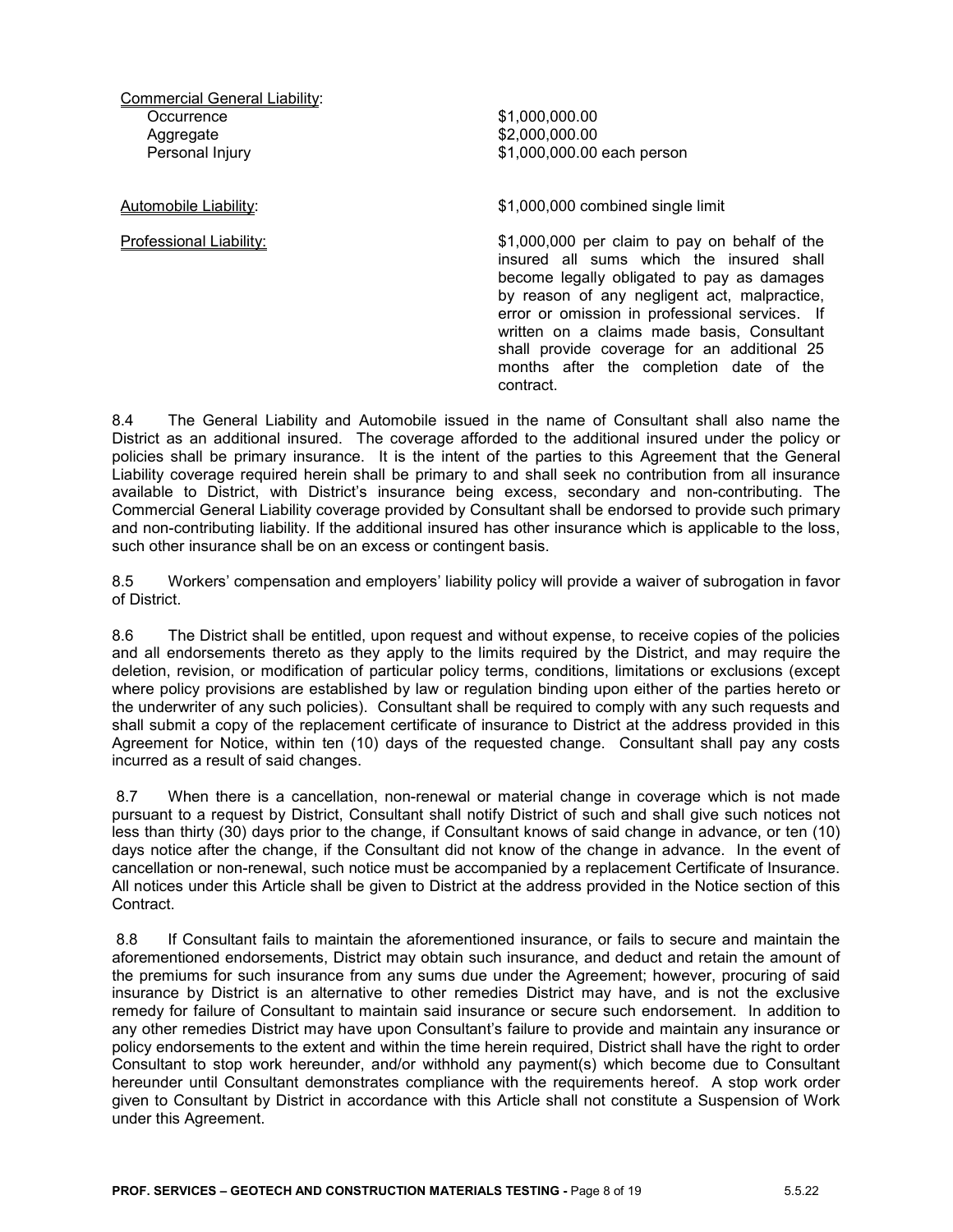8.9 It is agreed that Consultant's insurance shall be deemed primary with respect to any insurance or self insurance carried by District for liability arising out of operations under this Agreement.

8.10 Nothing herein contained shall be construed as limiting in any way the extent to which Consultant may be held responsible for payments of damages to persons or property resulting from Consultant's or its subcontractors' performance of the work covered under this Agreement.

## **IX. INDEMNIFICATION**

9.1 Consultant (for purposes of this Section referred to as Licensed Engineer) whose work product is the subject of this contract for engineering services and other related professional services, agrees to INDEMNIFY AND HOLD DISTRICT, ITS OFFICERS AND EMPLOYEES, HARMLESS against any and all claims, lawsuits, judgments, costs, liens, losses, expenses, fees (including reasonable attorney's fees and costs of defense), proceedings, actions, demands, causes of action, liability and suits of any kind and nature, including but not limited to, personal injury (including death), property damage, or other harm for which recovery of damages is sought that may **ARISE OUT OF OR BE OCCASIONED OR CAUSED BY LICENSED ENGINEER'S NEGLIGENT ACT, ERROR, OR OMISSION OF LICENSED ENGINEER, ANY AGENT, OFFICER, REPRESENTATIVE, EMPLOYEE, CONSULTANT OR SUBCONSULTANT OF LICENSED ENGINEER** while in the exercise of performance of the rights or duties under this Agreement.

9.2 The indemnity provided for in this paragraph shall not apply to any liability resulting from the negligence of District, its trustees, officers or employees, in instances where such negligence causes personal injury, death, or property damage. **IN THE EVENT LICENSED ENGINEER AND DISTRICT ARE FOUND JOINTLY LIABLE BY A COURT OF COMPETENT JURISDICTION, LIABILITY SHALL BE APPORTIONED COMPARATIVELY IN ACCORDANCE WITH THE LAWS OF THE STATE OF TEXAS, WITHOUT, HOWEVER, WAIVING ANY GOVERNMENTAL IMMUNITY AVAILABLE TO THE DISTRICT UNDER TEXAS LAW AND WITHOUT WAIVING ANY DEFENSES OF THE PARTIES UNDER TEXAS LAW.**

9.3 Licensed Engineer shall promptly advise the District, in writing, of any claim or demand against the District or Licensed Engineer known to Licensed Engineer related to or arising out of Licensed Engineer activities under this contract.

9.4 The provisions of this section are solely for the benefit of the parties hereto and not intended to create or grant any rights, contractual or other wise, to any other person or entity.

# **X. ENGINEER'S LIABILITY AND STANDARD OF CARE**

10.1 Services provided by Consultant under this Agreement will be performed in a manner consistent with that degree of care and skill ordinarily exercised by members of the same profession currently practicing under similar circumstances. Acceptance of reports or other documents by District shall not constitute nor be deemed a release of the responsibility and liability of Consultant, its employees, associates, agents or subcontractors for the accuracy and competency of their testing, reports, assessments or other documents and work; nor shall such acceptance be deemed an assumption of responsibility or liability by District for any defect or error in testing, reports, or assessments and work performed by Consultant, its employees, subcontractors, and agents.

### **XI. CONSULTANT'S WARRANTY UNDER THE PROFESSIONAL SERVICES PROCUREMENT ACT**

11.1 Consultant warrants that it has not employed or retained any company or person other than a bona fide employee working solely for Consultant to solicit or secure this Agreement, and that it has not, for the purpose of soliciting or securing this Agreement, paid, compensated, or agreed to pay or compensate, any company or person, other than a bona fide employee working solely for Consultant, any fee, commission, percentage, brokerage fee, gift, for any other consideration contingent upon or resulting from the award or making of this Agreement. For breach of the foregoing warranty, the District shall have the right to terminate the Agreement under the provisions of this Agreement. However, breach of the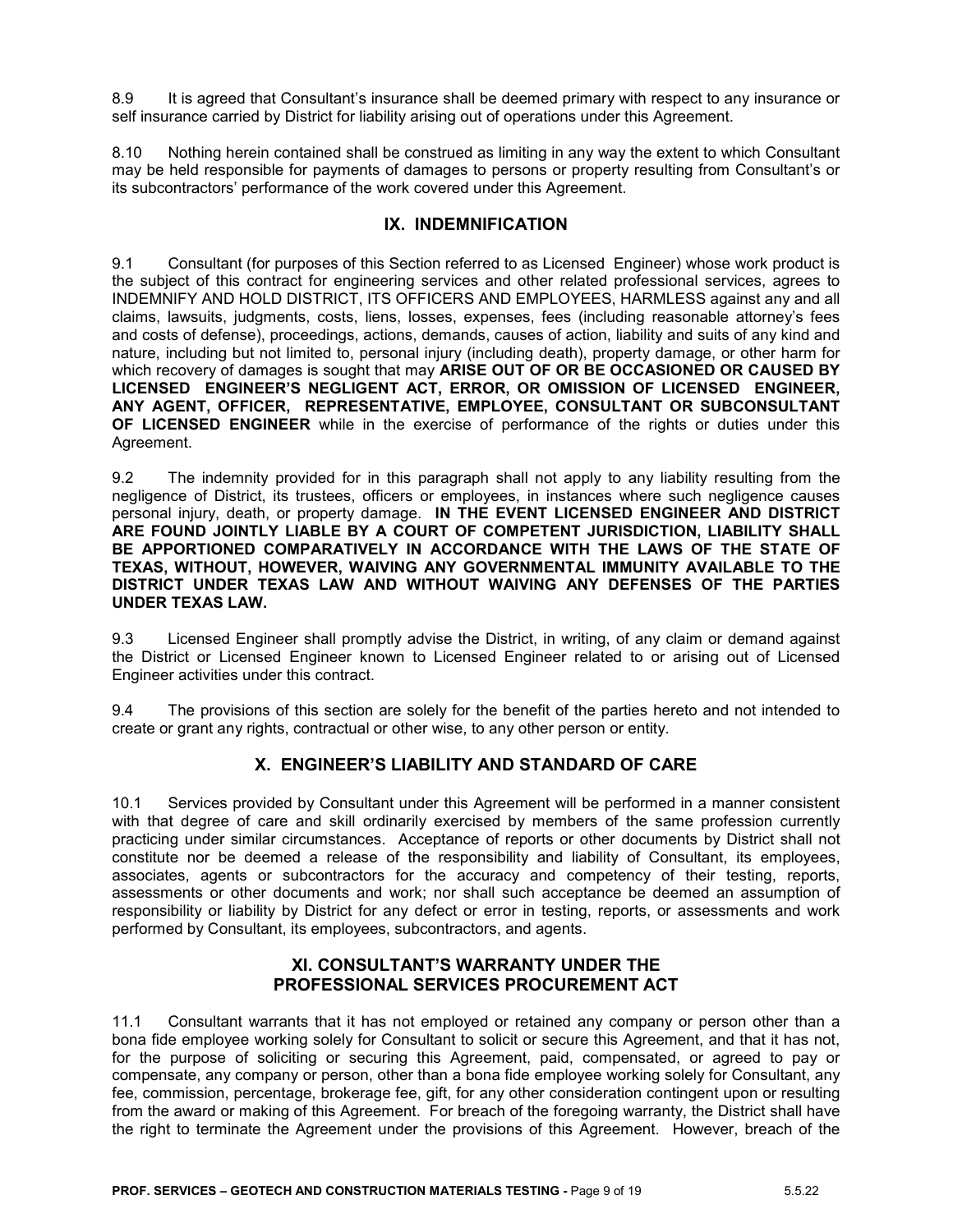warranty required in this provision constitutes fraud by operation of law; therefore, any Consultant found in breach of such warranty, by a final judgment of a Court of Competent Jurisdiction, shall take no compensation under this Agreement for any services rendered and such forfeiture shall not bar the District from pursuit and collection of any and all other damages, at law and in equity, to which it may be justly entitled. This Agreement is entered into under competency requirements of the Texas Professional Services Procurement Act governing District employment of engineering and other professionals. Accordingly, Consultant further pledges and warrants its best and most competent professional efforts to secure to the District the benefits of the agreement.

## **XII. ASSIGNMENT OF RIGHTS OR DUTIES**

12.1 By entering into this Agreement, District has approved the use of subcontractors, if any, identified in Consultant's Proposal. No further approval shall be needed for Consultant to use such subcontractors as are identified in Consultant's Proposal.

12.2 Except as otherwise required herein, Consultant may not sell, assign, pledge, transfer or convey any interest in this Agreement nor delegate the performance of any duties hereunder, by transfer, by subcontracting or any other means, without the prior written consent of District. Engineering services required by law to be performed by a licensed engineer, or services which, by law, require the supervision and approval of a licensed engineer, may only be subcontracted upon the prior written approval of the District. Any other services to be performed under this Agreement may be subcontracted upon the written approval of District's representative. As a condition of consent, if same is given, Consultant shall remain liable for completion of the services outlined in this Agreement in the event of default by the successor consultant, assignee, transferee or subcontractor. Any references in this Agreement to an assignee, transferee, or subcontractor, indicate only such an entity as has been approved by District in accordance with this Article.

12.3 Any attempt to assign, transfer, pledge, convey or otherwise dispose of any part of, or all of its right, title, interest or duties to or under this Agreement, without said written approval, shall be void, and shall confer no rights upon any third person. Should Consultant assign, transfer, convey or otherwise dispose of any part of, or all of its right, title or interest or duties to or under this Agreement, District may, at its option, terminate this Agreement as provided herein, and all rights, titles and interest of Consultant shall thereupon cease and terminate, notwithstanding any other remedy available to District under this Agreement. The violation of this provision by Consultant shall in no event release Consultant from any obligation under the terms of this Agreement, nor shall it relieve or release Consultant from the payment of any damages to District, which District sustains as a result of such violation.

12.4 Consultant agrees to notify District's representative of any changes in ownership interest greater than thirty percent (30%), or control of its business entity not less than sixty (60) days in advance of the effective date of such change. Notwithstanding any other remedies that are available to District under this Agreement, any such change of ownership interest or control of its business entity may be grounds for termination of this Agreement in accordance with Article VI, TERMINATION.

### **XIII. INDEPENDENT CONTRACTOR**

13.1 Consultant covenants and agrees that (s)he is an independent contractor and not an officer, agent, servant, or employee of District; that Consultant shall have exclusive control of and exclusive right to control the details of the work performed hereunder and all persons performing same, and shall be responsible for the acts and omissions of its officers, agents, employees, contractors, and subcontractors; that the doctrine of *respondeat superior* shall not apply as between District and Consultant, its officers, agents, employees, contractors, and subcontractors, and nothing herein shall be construed as creating a partnership or joint enterprise between District and Consultant.

### **XIV. NOTICES**

14.1 Unless otherwise expressly provided elsewhere in this Agreement, any election, notice or communication required or permitted to be given under this Agreement shall be in writing and deemed to have been duly given if and when delivered personally (with receipt acknowledged), or on receipt after mailing the same by certified mail, return receipt request with proper postage prepaid, or three (3) days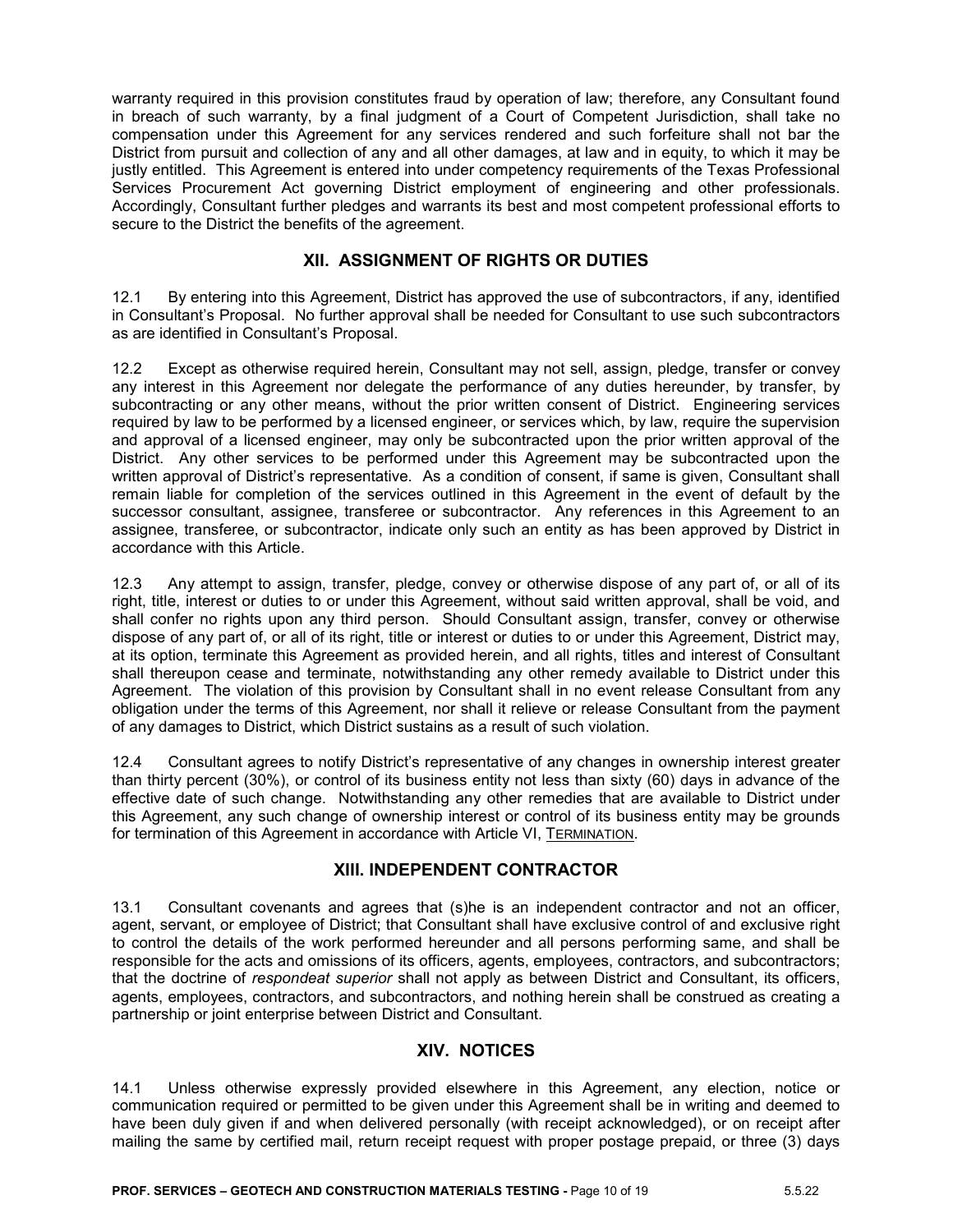after mailing the same by first class U.S. mail, postage prepaid (in accordance with the "Mailbox Rule"), or when sent by a national commercial courier service such as Federal Express or DHL Worldwide Express) for expedited delivery to be confirmed in writing by such courier.

**If intended for District, to: If intended for Consultant, to:**

# **XV. WORK ON SCHOOL DISTRICT PREMISES**

15.1 To the extent that the Work may be performed in connection with an educational facility which is currently occupied and in use, it is imperative that Consultant's operations and the performance of the Work not interfere with, interrupt, disturb, or disrupt District=s normal operations or facilities. Consultant agrees to and shall comply with all rules, regulations and requirements of the District and the school campus on which the Work is to be performed, and shall take all steps necessary to protect and guard the safety of the employees, students and invitees of District. Consultant shall exercise the utmost skill and judgment to ensure that testing activities will not interfere with the use, occupancy and quiet enjoyment of facilities in use on the site. Consultant recognizes that the ongoing District activities in proximity with its activities shall result in the need for prompt and effective coordination of its services with those involved in the ongoing utilization of the premises. Such coordination and adequate site access shall be the responsibility of Consultant. Consultant understands and accepts the difficulties and the cost associated with working in an existing facility and the potential delays and disruptions in its Work, and has considered such constraints in the negotiation of this Agreement.

15.2 The Consultant shall be responsible for the actions of Consultant's agents, employees and all sub-consultants working under it. The Consultant agrees that if the Project Site is a public school campus, it shall prohibit the possession or use of alcohol, controlled substances, tobacco, and any prohibited weapons on the Project Site and shall require adequate dress of the Consultant=s forces consistent with the nature of the work being performed. Sexual harassment of employees of the Consultant, or employees or students of the District by employees of the Consultant is strictly forbidden. Any employee of the Consultant who is found to have engaged in such conduct shall be subject to appropriate disciplinary action by the Consultant, including removal from the job site.

#### 15.3 **Criminal History Records Checks**

15.3.1 For purposes of this Section 15.3 (and all subsections), the following definitions shall be applicable:

.1 "Continuing Duties" shall mean work duties that are performed pursuant to a contract on a regular, repeated basis rather than infrequently or one-time only.

.2 "Covered Employees", shall mean, all employees of Consultant, as well as employees of Consultant's subcontractors, consultants or independent contractors (of every tier), who will have Continuing Duties related to the services contracted for herein and the Opportunity For Direct Contact With Students in connection with the subject employee's Continuing Duties.

.3 "Disqualifying Criminal History" means: a conviction within the last 30 years, related to one or more of the following offenses, if at the time of the offense, the victim was under 18 years of age or enrolled in a public school: (1) a felony offense under Texas Penal Code Title 5 Offenses Against Persons (homicide; kidnapping, unlawful restraint, smuggling of persons, trafficking of persons, sexual offenses; and assault offenses); (2) an offense for which a defendant is required to register as a sex offender under Texas Code of Criminal Procedure Chapter 62; or (3) an equivalent offense under federal law or the laws of another state. Consultant shall assume all expenses associated with obtaining criminal history record information, providing the certification, and performing Consultant's responsibilities as set out herein.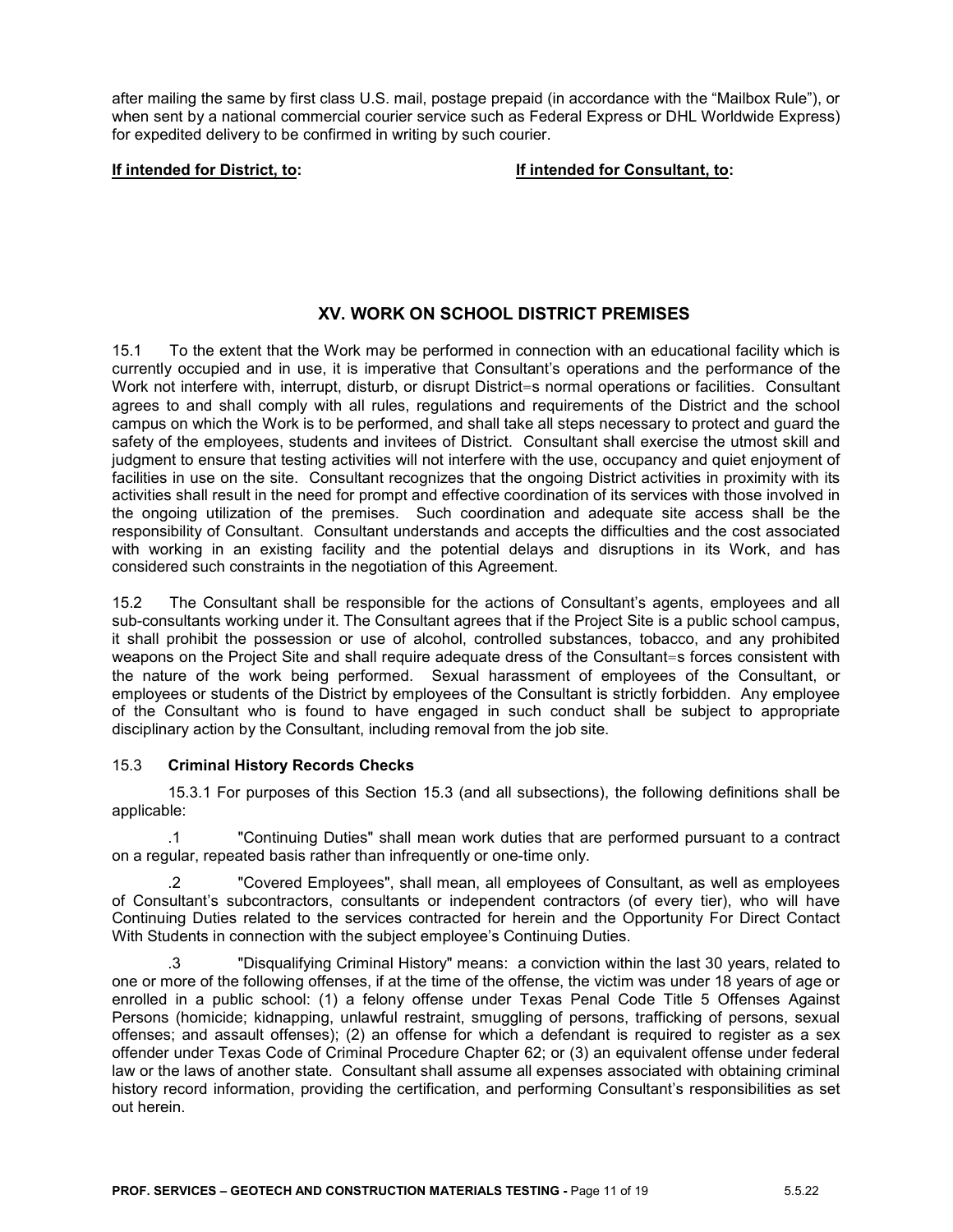.4 "Opportunity For Direct Contact With Students" is contact that results from activities that provide a substantial opportunity for verbal or physical interaction with students, and that is not supervised by a certified educator or other professional school district employee. An employee is not considered to have an Opportunity For Direct Contact With Students if: (1) the employee's work does not involve the construction alteration or repair of an Instructional Facility; (2) the employee's work involves construction of a new Instructional Facility and the person's duties related to the contacted services will be completed not later than the seventh day before the first date the facility will be used for instructional purposes; or (3) if the employee's work involves an existing Instructional Facility; and:

> a.the project site area contains sanitary facilities and is separated from all areas used by students, by a secure barrier fence that is not less than six feet in height; and

> b.the Consultant has adopted a written policy applicable to its employees, as well as employees of its subcontractors (of any tier) and its independent contractors and consultants, which prohibits these parties from interacting with students or entering areas used by students, informs these parties of the policy, and enforces the policy on the Project site and at any other areas where the Work of this Contract will be conducted.

> c.the Consultant has sought and received written approval by the District of the adopted policy (including its enforcement provisions) and Consultant's means of informing the relevant parties of the existence of the policy.

> d.Consultant certifies that, if it has taken the above precautions or imposed conditions to ensure that the Consultant's employees and employees of any of its subcontractors, independent contractors, or consultants, will not become Covered Employees, then Consultant will make reasonable efforts to ensure that these precautions or conditions continue throughout the time the contracted services are provided.

.5 "Instructional Facility" is defined as real property or improvements to real property, or a necessary fixture of an improvement to real property that is used predominantly for teaching the curriculum required under Texas Education Code § 28.002; Texas Education Code § 22.08341(a)(2); and Texas Education Code § 46.01.

15.3.2 Unless otherwise exempt from providing such information by any provision in Texas Education Code, Section 22.08341 (the "Statute"), the Consultant agrees, that prior to commencement of work under this Agreement, using the form promulgated by the District or such other form approved by the District, Consultant will arrange with the District to obtain any national criminal history record information ("CHRI") required pursuant to Texas Education Code, Section 22.08341 (the "Statute") on all of Consultant's employees, independent contractors, agents, or Subcontractors, Consultant's Subcontractors of every tier ("Subcontractors"), Subcontractors' employees, independent contractors, agents, or sub-subcontractors, if any of these persons is a "Covered Employee" as defined by the Statute, i.e. the person has or will have continuing duties related to the contracted for services, and said person has or will have the opportunity for direct contact with students in connection with those continuing duties and shall reimburse the District for the costs and expenses associated with obtaining the criminal history information. For purposes of this Section 15.3 a person does not have the opportunity for direct contact with students if:

.1 the public work does not involve the construction, alteration, or repair of an improvement to real property, or a necessary fixture of an improvement to real property that is used predominantly for teaching the curriculum required by the Texas Education Code ("Instructional Facility);

for a public work that involves construction of a new Instructional Facility, the person's duties related to the contracted services will be completed not later than the seventh (7th) day before the first date the facility will be used for instructional purposes; or

.3 for a public work that involves an existing Instructional Facility:

a. the public work area contains sanitary facilities and is separated from all areas used by students by a secure barrier fence that is not less than six feet in height; and

b. the Consultant adopts a policy prohibiting employees, including subcontractor entity employees, from interacting with students or entering areas used by students, informs employees of the policy, and enforces the policy at the public work area.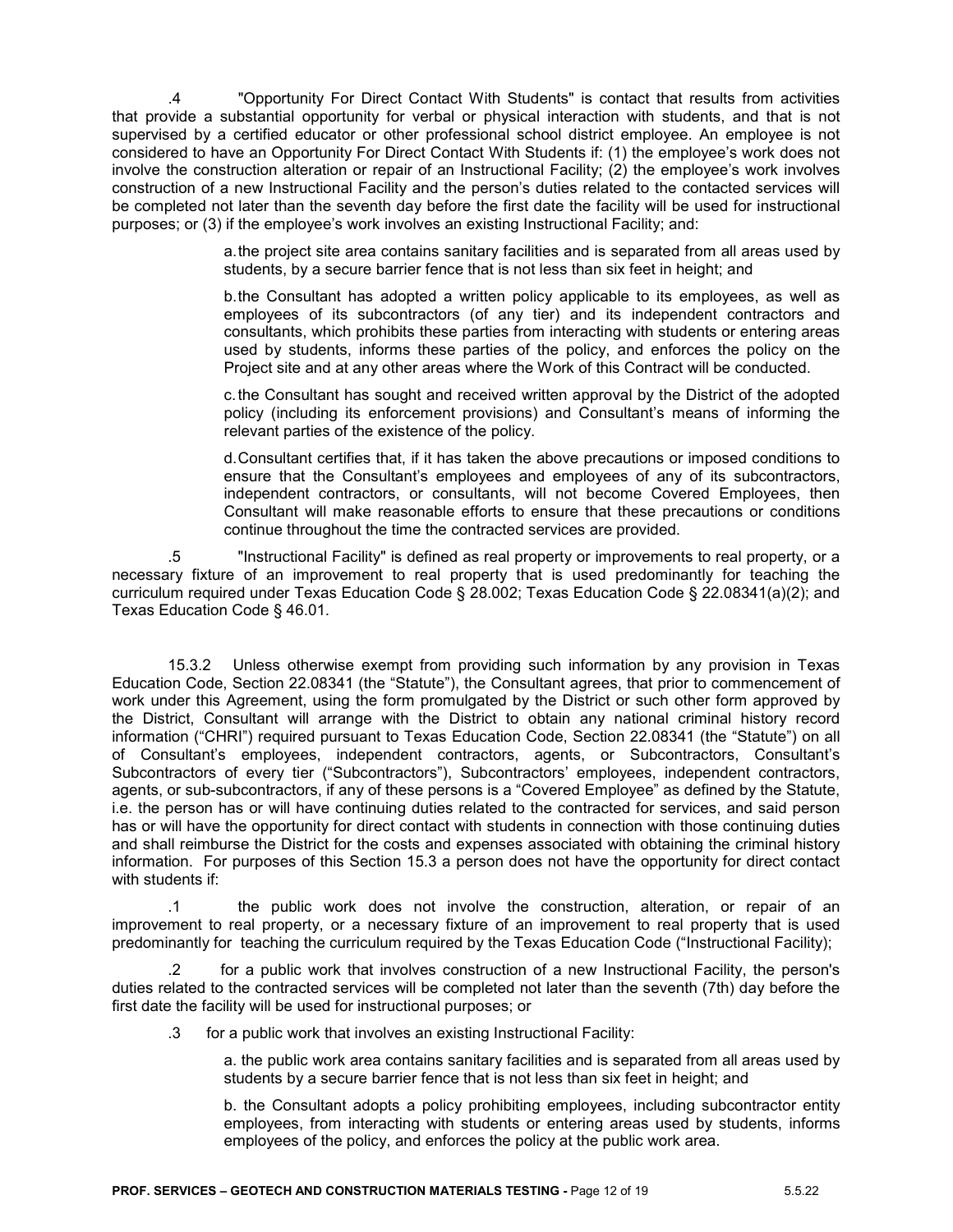§ 15.3.3 Any Covered Employee that has during the preceding thirty (30) years, been convicted of one of the following offenses, if at the time of the offense the victim was under eighteen (18) or enrolled in a public school: (a) a felony offense under Title 5, Texas Penal Code; (b) an offense for which a defendant is required to register as a sex offender under Chapter 62, Texas Code of Criminal Procedure; or (c) an equivalent offense to (a) or (b) under federal law or the laws of another state ("Disqualifying Criminal History") shall be disqualified and prohibited from performing any contract duties or services and neither the Consultant nor its Subcontractor may permit such person to provide services at an instructional facility. If a Covered Employee is determined by the District's review of the CHRI to have a Disqualifying Criminal History, Contractor will exclude that person from assignment to the Project. Consultant understands that it will not have access to the results of such criminal history records check, based on statewide regulations beyond the control of the District, and agrees to rely solely on the judgment of the District as to whether the Covered Employee must be excluded from the Project.

§ 15.3.4 Prior to commencement of its work on the Project the Consultant will provide written certification to the District that either: (1) Consultant and its Subcontractors of every tier, do not have any Covered Employees, as defined; (2) are otherwise exempt from compliance with the Statute; or (3) has complied with the statutory and contractual requirements stated in this Section of the Agreement as of that date, and that it:

.1 has requested a Criminal History Records Check through the District on all Covered Employees, if any, of every tier, has provided the required information to the District to do so and reimbursed the District for same;

.2 has obtained written certification from its independent contractors, and Subconsultants (of any tier) that they have provided the required information to the Consultant, necessary to secure the information from the District and reimbursed the Consultant for same; and

.3 have excluded any Covered Employee reported by the District to have a Disqualifying Criminal History from assignment to the Project.

Further, Consultant agrees that if it receives information that a Covered Employee is arrested or convicted for any of the Disqualifying Criminal History offenses, during the performance of the Work, Consultant will immediately remove the Covered Employee from District's property or other location where students are regularly present, and notify the District of said removal within three (3) days of doing so. Consultant understands that any failure to comply with the requirements of this section may be grounds for termination of this Agreement, in accordance with Article VI, Termination.

# **XVI. TESTING AND OBSERVATIONS.**

16.1 District understands that testing and observation are discrete sampling procedures, and that such procedures indicate conditions only at the depths, locations, and times the procedures were performed. Consultant will provide test results and opinions based on tests and field observations only for the work tested. District understands that testing and observation are not continuous or exhaustive, and are conducted to reduce - not eliminate - project risk. District agrees to the level or amount of testing performed and the associated risk. District is responsible (even if delegated to contractor) for notifying and scheduling Consultant so Consultant can perform these Services. Consultant shall not be responsible for the quality and completeness of District's contractor's work or their adherence to the project documents, and Consultant's performance or testing and observation services shall not relieve contractor in any way from its responsibility for defects discovered in its work, or create a warranty or guarantee. Consultant will not supervise or direct the work performed by contractor or its subcontractors and is not responsible for their means and methods.

### **XVII. SUB-SURFACE EXPLORATIONS.**

17.1 Subsurface conditions throughout the site may vary from those depicted on logs of discrete borings, test pits, or other exploratory services. District understands Consultant's layout of boring and test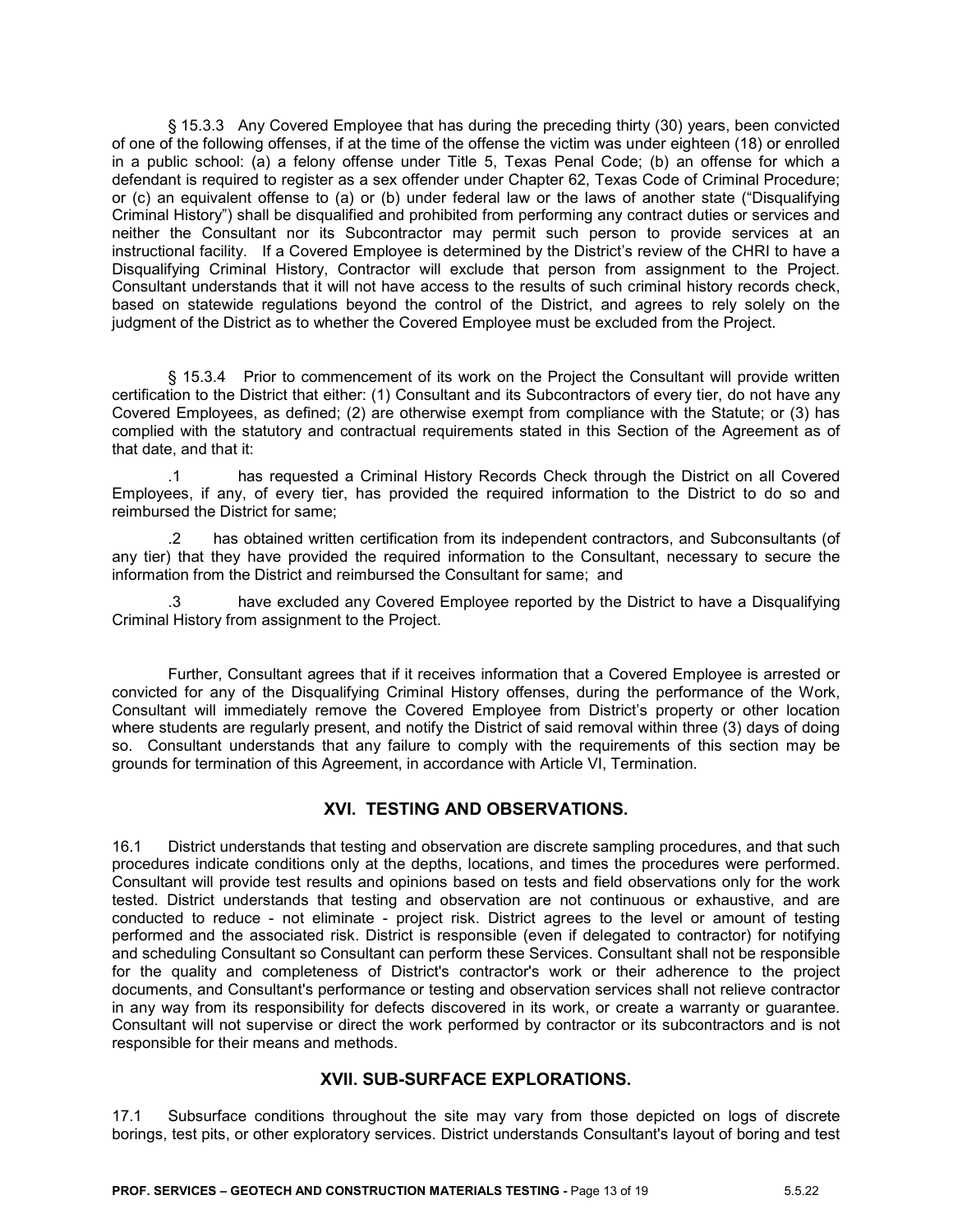locations is approximate and that Consultant may deviate a reasonable distance from those locations. Consultant will take reasonable precautions to reduce damage to the site when performing Services; however, District accepts that invasive services such as drilling or sampling may damage or alter the site. Site restoration is not provided unless specifically included in the Services.

## **XVIII. UTILITIES**

18.1 Consultant shall utilize a utility locating service for public utilities. District shall provide the location and/or arrange for the marking of private utilities and subterranean structures. Consultant shall take reasonable precautions to avoid damage or injury to subterranean structures or utilities. Consultant shall not be responsible for damage to subterranean structures or utilities that are not called to Consultant's attention, are not correctly marked, including by a utility locate service, or are incorrectly shown on the plans furnished to Consultant.

# **IXX. CONTRACT CONSTRUCTION**

19.1 All parties have participated fully in the review and revision of this Agreement. Any rule of construction to the effect that ambiguities are to be resolved against the drafting party shall not apply to the interpretation of this Agreement.

### **XX. FAMILIARITY WITH LAW AND CONTRACT TERMS**

20.1 Consultant represents that, prior to signing this Agreement; Consultant has become thoroughly acquainted with all matters relating to the performance of this Agreement, all applicable laws, and all of the terms and conditions of this Agreement.

## **XXI. APPLICABLE LAW AND VENUE**

21.1 This Agreement shall be governed by and construed in accordance with the laws and court decisions of the State of Texas.

21.2 The obligations of the parties to this Agreement shall be performable in Comal County, Texas, and if legal action, such as civil litigation, is necessary in connection therewith, exclusive venue shall lie in Comal County, Texas.

### **XXII. SEVERABLITY**

22.1 In the event any one or more paragraphs or portions of this Agreement are held invalid or unenforceable, such shall not affect, impair or invalidate the remaining portions of this Agreement, but such shall be confined to the specific section, sentences, clauses or portions of this Agreement held invalid or unenforceable.

### **XXIII. FORCE MAJEURE**

23.1 In the event that performance by either party of any of its' obligations or undertakings hereunder shall be interrupted or delayed by any occurrence and not occasioned by the conduct of either party hereto, whether such occurrence be an act of God or the common enemy or the result of war, riot, civil commotion, sovereign conduct, or the act or conduct of any person or persons not party or privy hereto, then such party shall be excused from performance for a period of time as is reasonably necessary after such occurrence to remedy the effects thereof, and each party shall bear the cost of any expense it may incur due to the occurrence.

### **XXIV. SUCCESSORS**

24.1 This Agreement shall be binding upon and inure to the benefit of the parties hereto and their respective heirs, executors, administrators, successors and, except as otherwise provided in this Agreement, their assigns.

### **XXV. NON-WAIVER OF PERFORMANCE**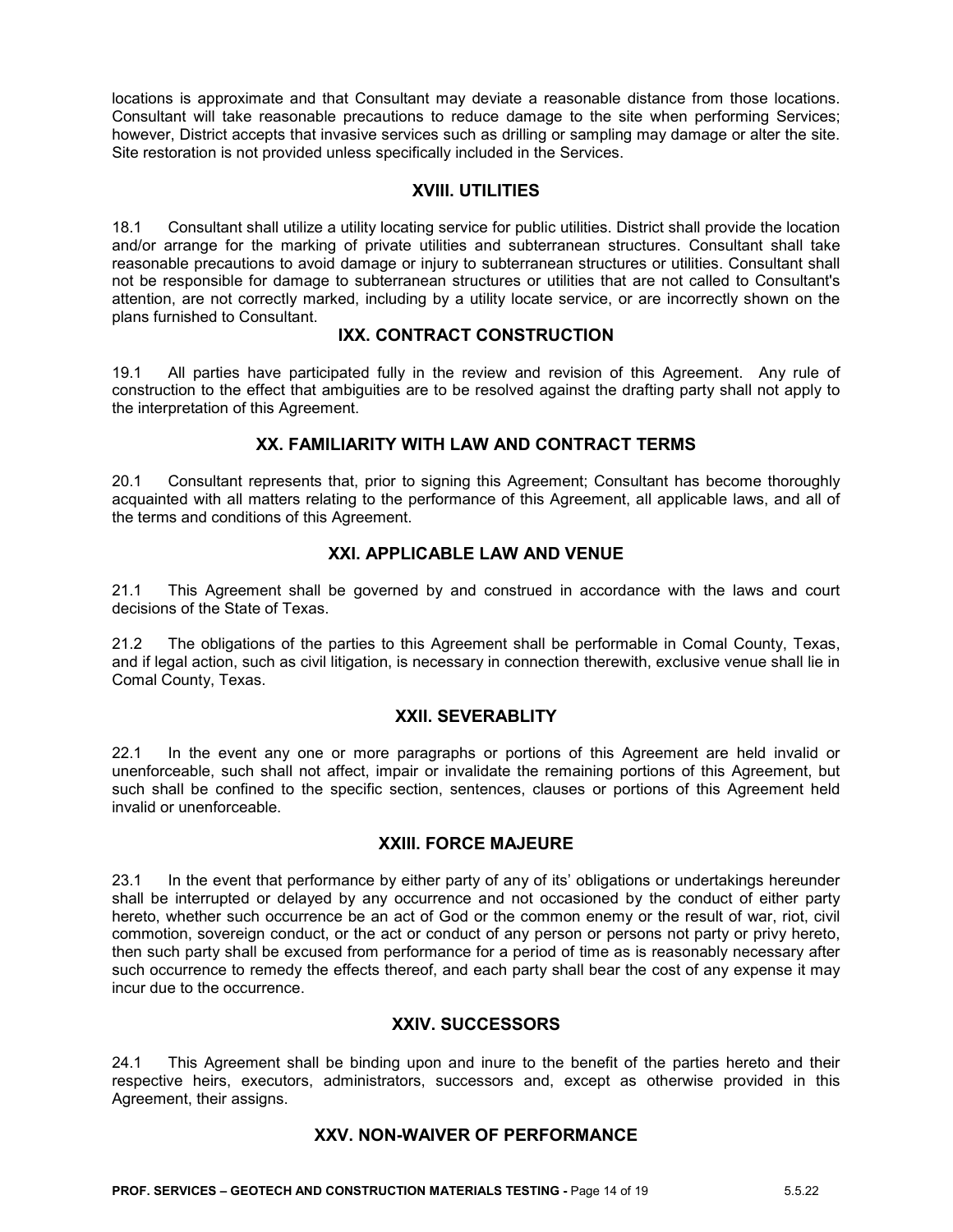25.1 A waiver by either Party of a breach of any of the terms, conditions, covenants or guarantees of this Agreement shall not be construed or held to be a waiver of any succeeding or preceding breach of the same or any other term, condition, covenant or guarantee herein contained. Further, any failure of either Party to insist in any one or more cases upon the strict performance of any of the covenants of this Agreement, or to exercise any option herein contained, shall in no event be construed as a waiver or relinquishment for the future of such covenant or option. In fact, no waiver, change, modification or discharge by either party hereto of any provision of this Agreement shall be deemed to have been made or shall be effective unless expressed in writing and signed by the party to be charged.

25.2 No act or omission by a Party shall in any manner impair or prejudice any right, power, privilege, or remedy available to that Party hereunder or by law or in equity, such rights, powers, privileges, or remedies to be always specifically preserved hereby.

## **XXVI. NO THIRD PARTY BENFICIARIES AND IMMUNITY**

26.1 For purposes of this Agreement, including its intended operation and effect, the Parties specifically agree and contract that: (1) this Agreement only affects matters/disputes between the Parties to this Agreement, and is in no way intended by the Parties to benefit or otherwise affect any third person or entity, notwithstanding the fact that such third person or entities may be in a contractual relationship with District or Consultant or both, or that such third parties may benefit incidentally by this Agreement; and (2) the terms of this Agreement are not intended to release, either by contract or operation of law, any third person or entity from obligations owing by them to either District or Consultant. Nothing in this Agreement shall be deemed to relinquish, waive, modify or amend any immunity or legal defense available at law or in equity. No provision of this Agreement is consent to suit.

# **XXVII. LEGAL AUTHORITY**

27.1 The signer of this Agreement for District and Consultant each represents, warrants, assures and guarantees that he has full legal authority to execute this Agreement on behalf of District and Consultant respectively, and to bind District and Consultant to all of the terms, conditions, provisions and obligations herein contained.

# **XXVIII. CERTIFICATIONS**

28.1 Pursuant to Texas Government Code Chapter 2270, the Consultant represents and warrants to the District that the Consultant does not boycott Israel and will not boycott Israel during the term of this Agreement.»

28.2 Pursuant to Texas Government Code Chapter 2270, the Consultant represents and warrants that it is not a foreign terrorist organization as identified on the list prepared and maintained by the Texas Comptroller of Public Accounts. If Consultant has misrepresented its inclusion on the Comptroller's list such omission or misrepresentation will void this Agreement.»

28.3 By signing this Agreement, the undersigned certifies as follows: Under Section 231.006 of the Texas Family Code, to the extent applicable to this Agreement, the Consultant certifies that the individual or business entity named in this Agreement is not ineligible to receive the specified payments and acknowledges that this Agreement may be terminated and payment withheld in this certification is inaccurate.

28.4 Pursuant to Texas Government Code Chapters 2274 and 809, if the contract is valued at \$100,000 or more and if Consultant has at least ten (10) full-time employees, then Consultant represents and warrants to the District that the Consultant does not boycott energy companies and will not boycott energy companies during the term of the contract. This provision does not apply to sole proprietorships.

28.5. Pursuant to Texas Government Code Chapter 2274, if the contract is valued at \$100,000 or more and if Consultant has at least ten (10) full-time employees, then Consultant represents and warrants to the District that the Consultant does not discriminate against firearm entities or firearm trade associations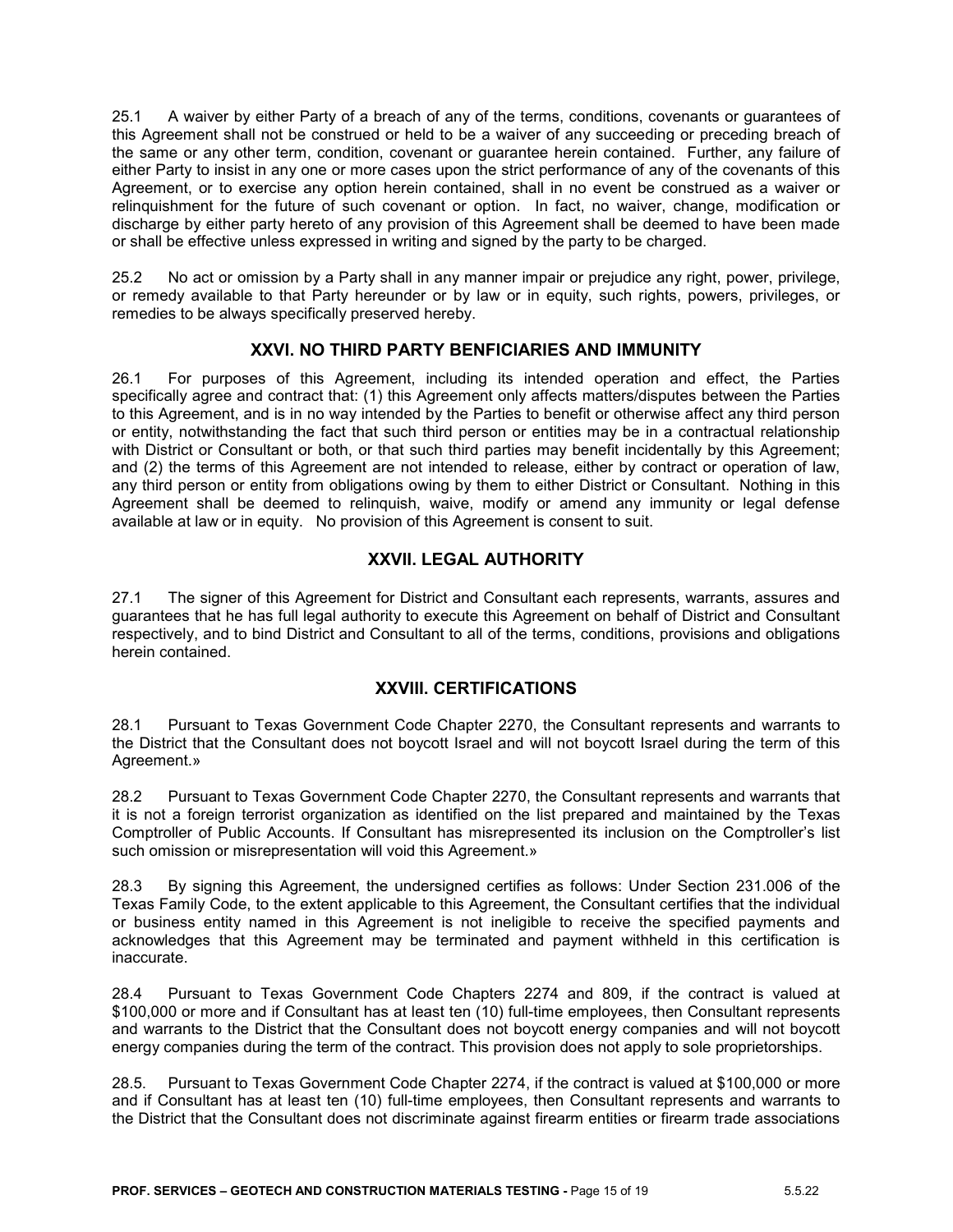and will not discriminate against firearm entities or firearm trade associations during the term of the contract. This provision does not apply to sole proprietorships.

### **XXIX. ENTIRE AGREEMENT**

29.1 This Agreement, together with its Attachments embodies the complete Agreement of the Parties hereto, superseding all oral or written previous and contemporary agreements between the Parties relating to matters herein; and except as otherwise provided herein, cannot be modified without written consent of the parties.

29.2 It is understood and agreed by the Parties hereto that changes in local, state or federal rules, regulations or laws applicable hereto may occur during the term of this Agreement and that any such changes shall be automatically incorporated into this Agreement without written amendment hereto, and shall become a part hereof as of the effective date of the rule, regulation or law.

EXECUTED ON THIS, THE DAY OF 3022.

*[Signature Page Follows]* **NEW BRAUNFELS INDEPENDENT SCHOOL DISTRICT**

> By: \_\_\_\_\_\_\_\_\_\_\_\_\_\_\_\_\_\_\_\_\_\_\_\_\_\_\_\_\_\_\_\_\_\_\_ \_\_\_\_\_\_\_\_\_\_\_\_\_\_\_\_\_\_\_\_\_\_\_\_ ,Superintendent

## **[CONSULTANT FIRM NAME]**

By:

Federal Tax ID #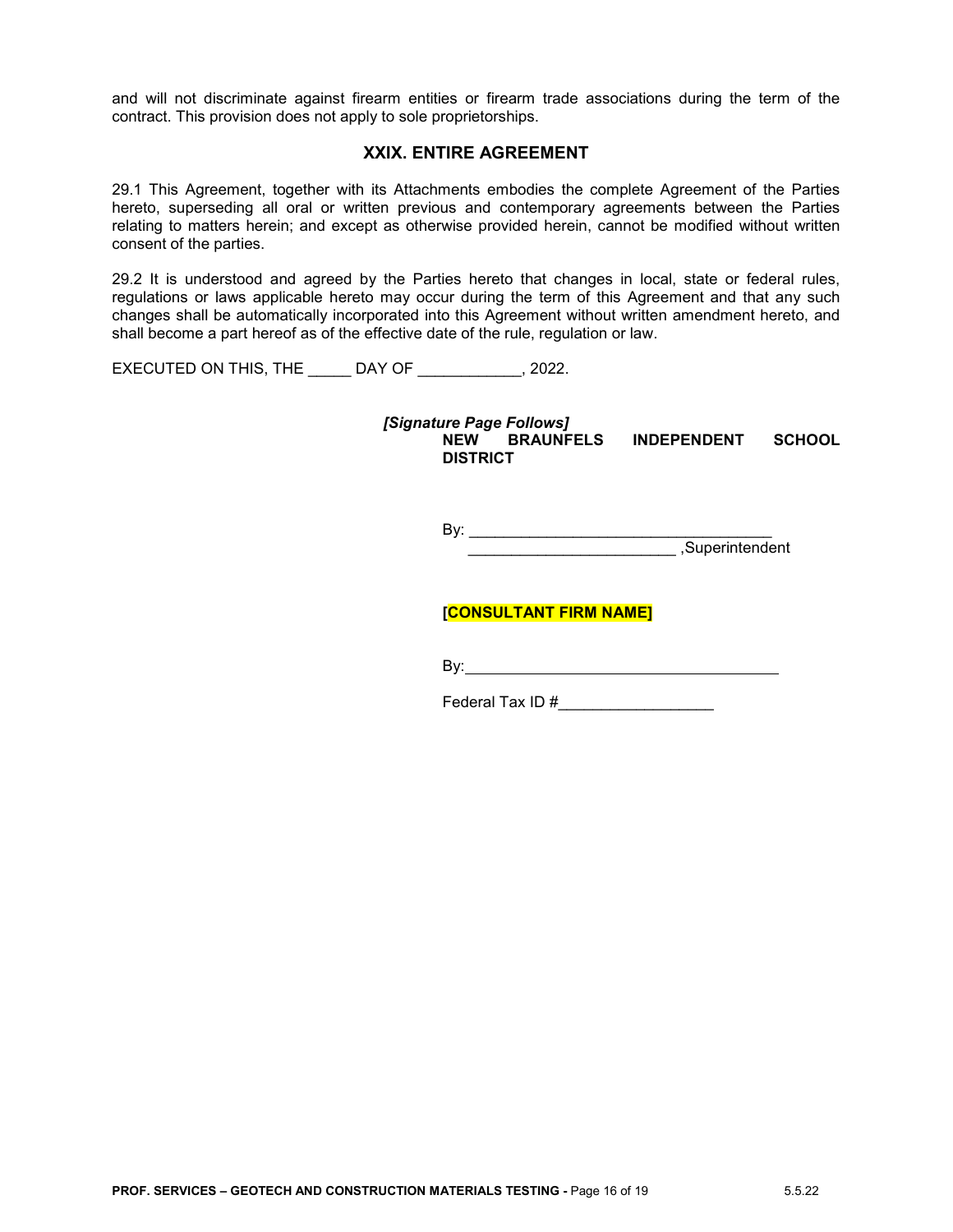### **ATTACHMENT A Consultant's Services and Price Proposal**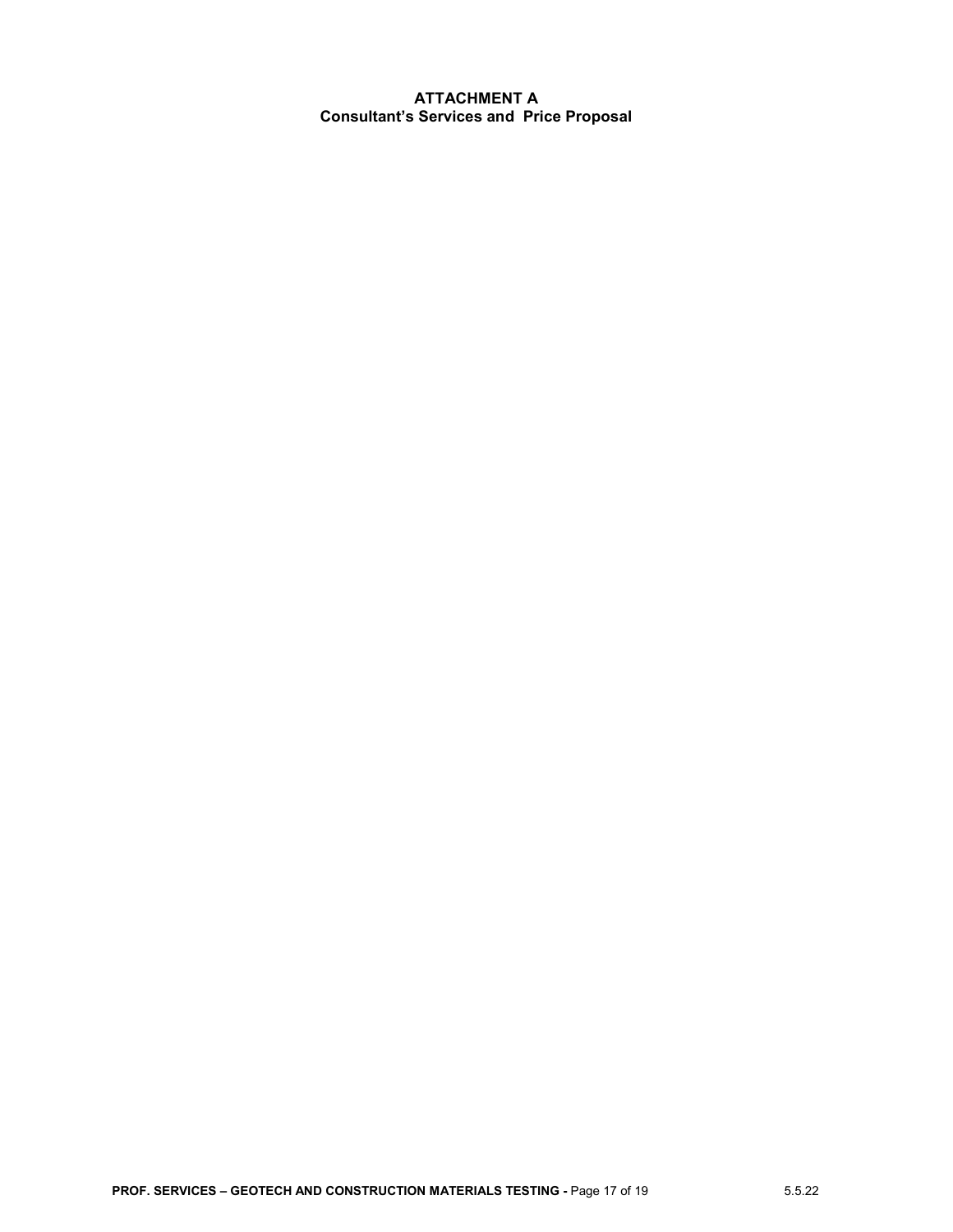#### **ATTACHMENT A-1 CONSULTANT'S HOURLY RATES AND EXPENSE REIMBURSEMENT RATES GEOTECHNICAL SCOPE**